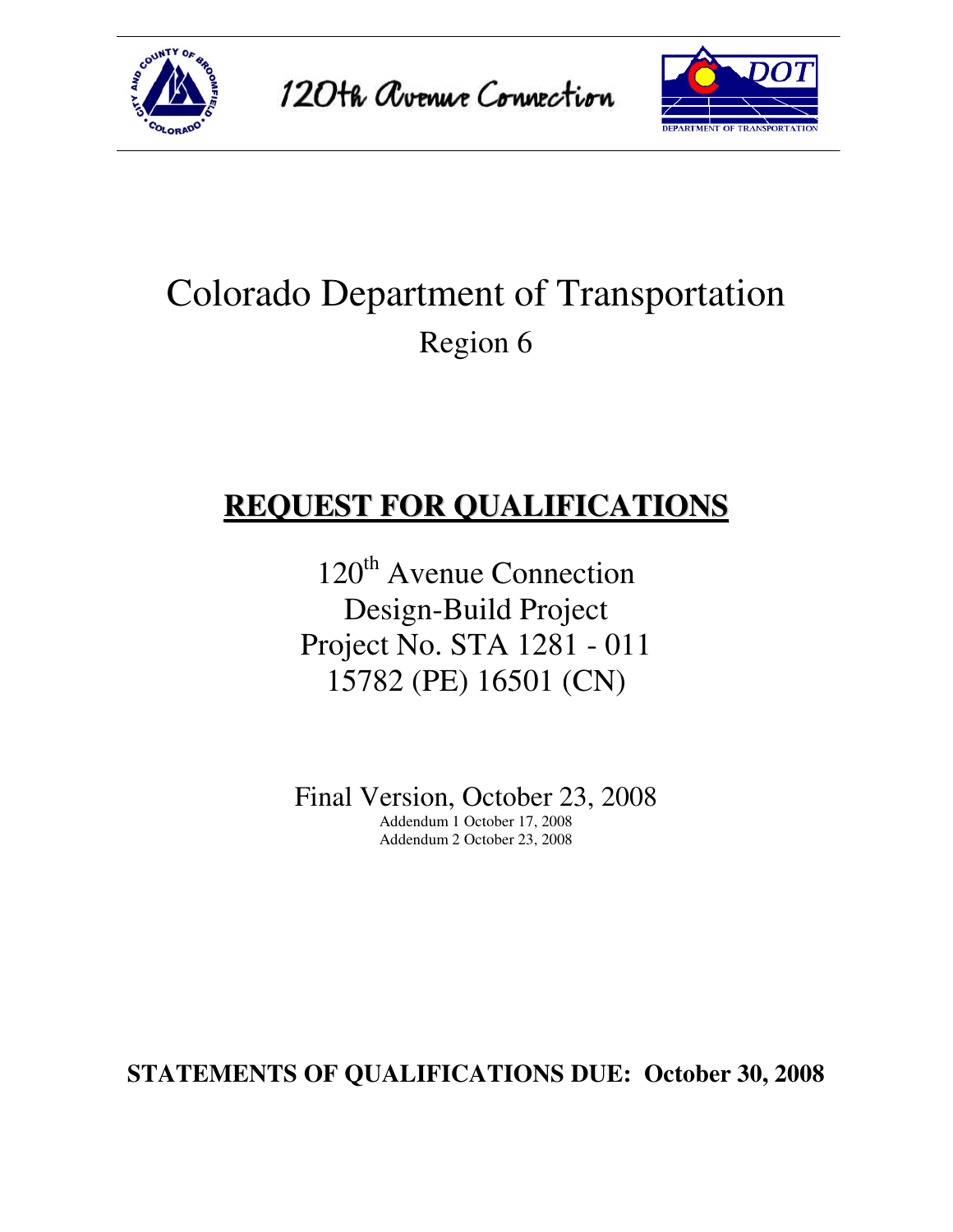

120th Avenue Connection



### **TABLE OF CONTENTS**

|     |      |       | <u>Page</u> |
|-----|------|-------|-------------|
| 1.0 |      |       |             |
|     | 1.1  |       |             |
|     | 1.2  |       |             |
|     | 1.3  |       |             |
| 2.0 |      |       |             |
|     | 2.1  |       |             |
|     | 2.2  |       |             |
|     | 2.3  |       |             |
|     | 2.4  |       |             |
|     | 2.5  |       |             |
|     | 2.6  |       |             |
|     | 2.7  |       |             |
|     | 2.8  |       |             |
|     | 2.9  |       |             |
|     | 2.10 |       |             |
|     | 2.11 |       |             |
| 3.0 |      |       |             |
|     | 3.1  |       |             |
|     | 3.2  |       |             |
|     |      | 3.2.1 |             |
|     |      | 3.2.2 |             |
|     | 3.3  |       |             |
|     |      |       |             |
|     |      |       |             |
|     |      | 3.3.3 |             |
|     | 3.4  |       |             |
|     | 3.5  |       |             |
|     | 3.6  |       |             |
|     | 3.7  |       |             |
|     |      |       |             |
|     |      | 3.7.2 |             |
|     |      | 3.7.3 |             |
|     |      | 3.7.4 |             |
|     |      | 3.7.5 |             |
| 4.0 |      |       |             |
|     | 4.1  |       |             |
|     | 4.2  |       |             |
|     | 4.3  |       |             |
| 5.0 |      |       |             |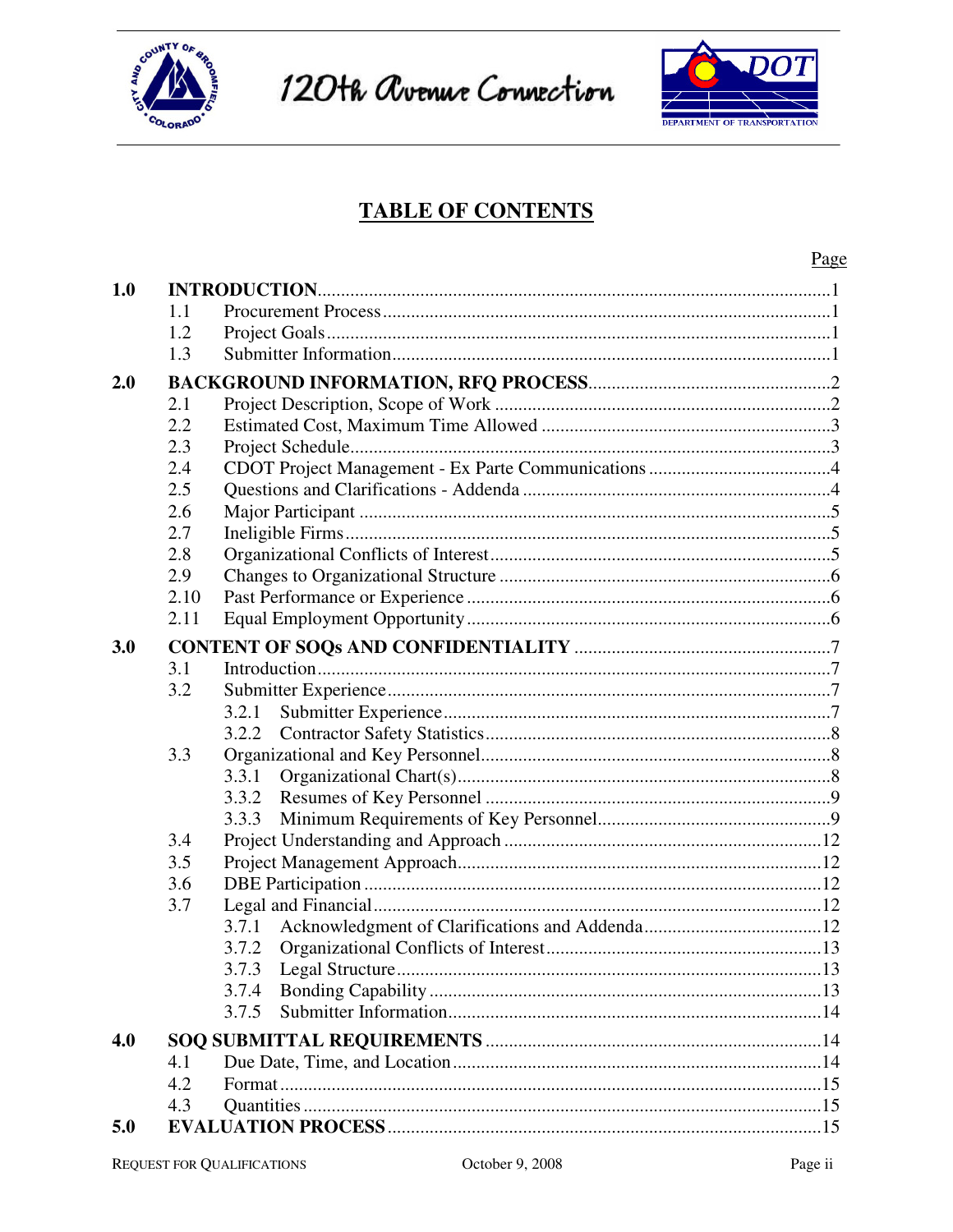





|     | 5.1 |  |
|-----|-----|--|
|     |     |  |
|     | 5.2 |  |
|     | 5.3 |  |
|     | 5.4 |  |
|     | 5.5 |  |
|     | 5.6 |  |
| 6.0 |     |  |
|     | 6.1 |  |
|     | 6.2 |  |
|     |     |  |
|     |     |  |
|     | 6.3 |  |
|     | 6.4 |  |
|     | 6.5 |  |
|     | 6.6 |  |
| 7.0 |     |  |
|     | 7.1 |  |

## **FORMS**

| FORM A | $\frac{1}{2}$ | Submitter and Major Participant Information       |
|--------|---------------|---------------------------------------------------|
| FORM B | $\sim$ $-$    | <b>Contractor Safety Statistics</b>               |
| FORM C | $\sim$ $-$    | Summary of Comparable Contracts in Past Ten Years |
| FORM D |               | Receipt of Addenda/Clarifications                 |
| FORM E | $\sim$ $-$    | Certificate of Prequalification                   |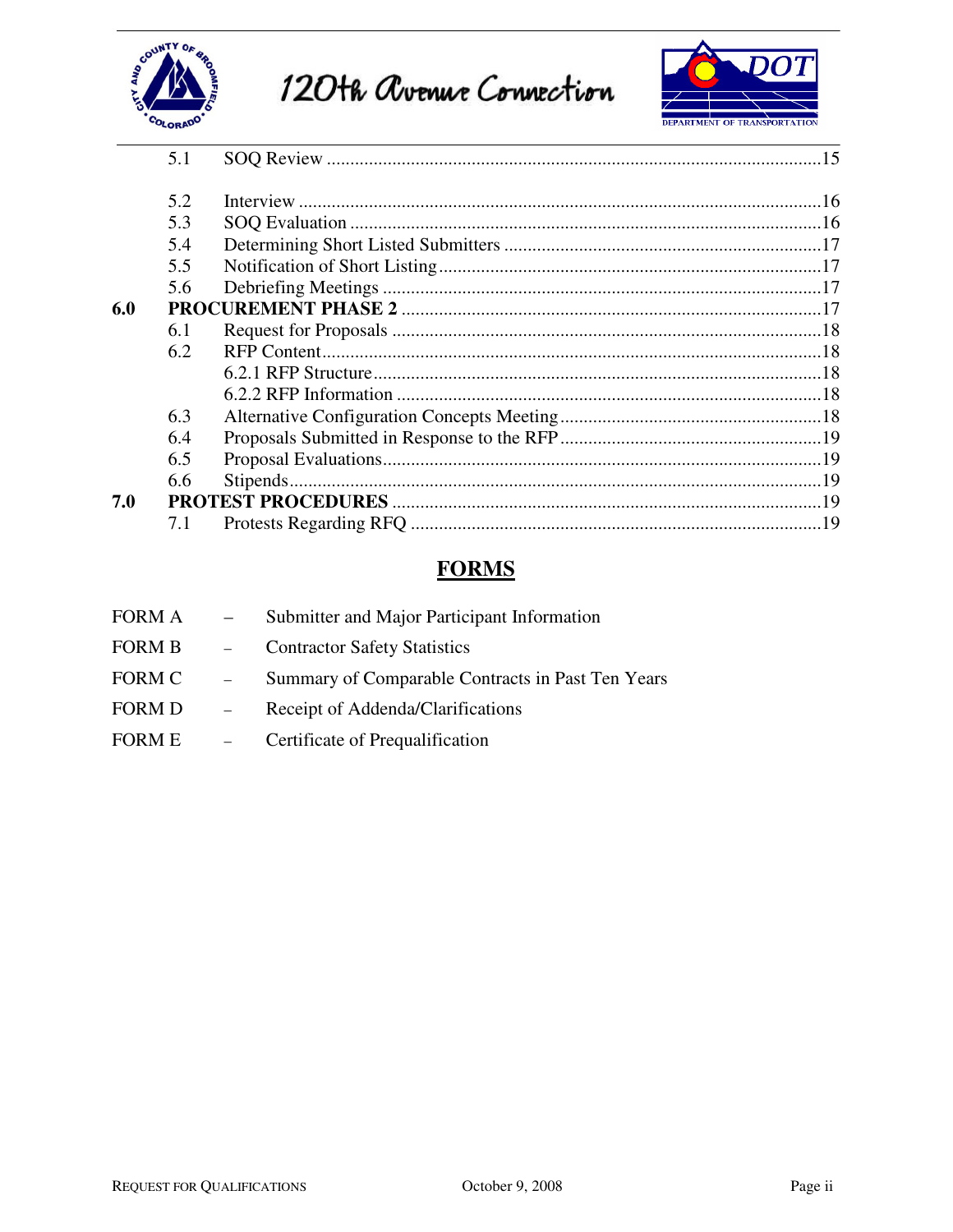



### **1.0 INTRODUCTION**

The Colorado Department of Transportation is requesting Statements of Qualifications ("SOQs") from entities ("Submitters") interested in submitting proposals for the 120<sup>th</sup> Avenue Connection project in Broomfield, Colorado ("120<sup>th</sup> Ave. Connection" or "Project"). The Project, if conditionally and finally approved, will be funded totally with local dollars, state dollars and federal dollars. Submitters must comply with all applicable federal, state, and local requirements.

#### **1.1 PROCUREMENT PROCESS**

CDOT will use a two-phase procurement process to select a design-build contractor to deliver the Project. Submitters responding to this Request for Qualifications ("RFQ") must first provide SOQs. CDOT will evaluate the SOQs to determine which Submitters are the most qualified to successfully deliver the Project. CDOT will short list up to four of the most qualified Submitters. After short listing the most qualified submitters, CDOT will issue a Request for Proposals ("RFP") for the Project to the short- listed Submitters. Only the short-listed Submitters will be eligible to submit proposals for the Project. Each short-listed Submitter that submits a proposal in response to the RFP (if any) is referred to herein as a "Proposer." CDOT will award a design-build contract for the Project (if any) to the Proposer offering the best value, to be determined by CDOT at its sole discretion.

#### **1.2 PROJECT GOALS**

The following goals have been established in priority for the Project:

- Maximize improvements within the program budget.
- Provide a quality product.
- Minimize inconvenience to the traveling public and affected residents and businesses.
- Provide a visually-pleasing finished product.
- Meet or beat the contract schedule.

#### **1.3 SUBMITTER INFORMATION**

Each Submitter is solely responsible for ensuring that CDOT's Project Manager, as described in Section 2.4, has the contact person's name and e-mail address. If an entity intends to submit a proposal as part of a team, the entire team is required to submit a single SOQ as a single Submitter. The Submitter must keep its contact information current. CDOT is not e responsible for forwarding addenda or other information to incorrect or non-current addresses.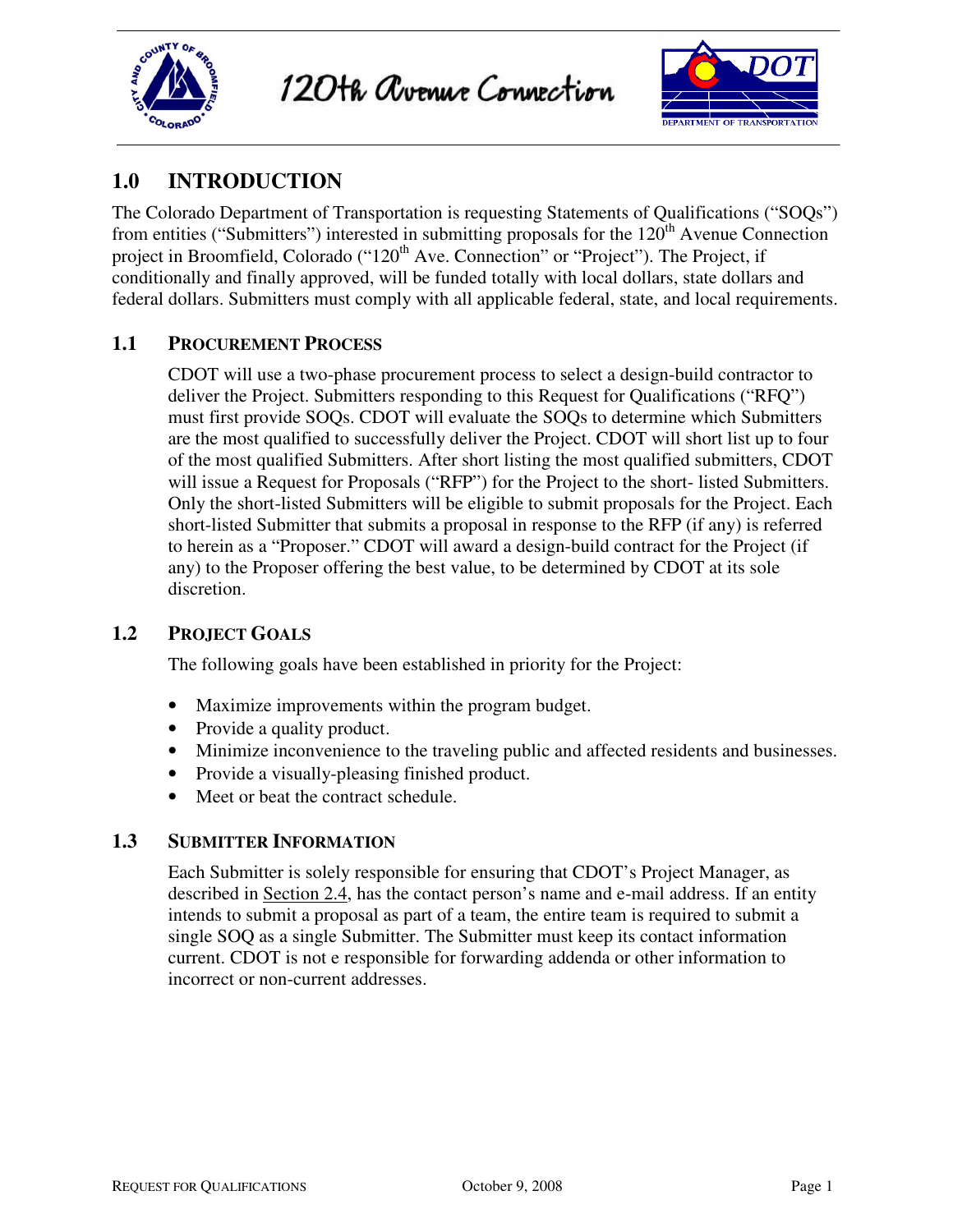



#### **2.0 BACKGROUND INFORMATION, RFQ PROCESS**

#### **2.1 PROJECT DESCRIPTION, SCOPE OF WORK**

CDOT in partnership with the City and County of Broomfield proposes to provide a direct connection across US 36 between the intersection of SH 128 and Wadsworth Parkway (SH 121) on the west and  $120^{th}$  Avenue (SH 128/US 287) on the east. An Environmental Assessment (EA) was completed in March 2005 and Finding of No Significant Impact (FONSI) was issued by FHWA in January 2006.

The current roadway network consists of discontinuous routes, generally in the east-west direction. Two primary corridors, SH 128 and  $120<sup>th</sup>$  Avenue do not have a direct connection across US 36, requiring out-of-direction travel. SH 128 is discontinuous at Wadsworth Parkway where it jogs to the north about 0.62 miles to its intersection with the diagonal segment of US 287, and then follows the diagonal segment southeast to  $120<sup>th</sup>$ .

Currently, the only two crossings of US 36 for east-west travel are Midway Boulevard (approximately two miles north) and the Wadsworth/US 36 Interchange. This lack of continuity in the roadway network and the convergence of traffic at the Wadsworth/US 36 Interchange have led to increased congestion and travel delays on surrounding roadways, as well as safety concerns.

The interchange currently serves three major regional corridors: US 36, the east-west120th Avenue corridor (SH 128/US 287), and the north/south Wadsworth Parkway corridor (SH 121/US 287). Both east-west and north-south travel in the area have become increasingly more difficult with the merging of through traffic and the interchange traffic on the Wadsworth Parkway Bridge. All east-west through traffic on SH 128 and 120<sup>th</sup> Avenue must use the heavilycongested Wadsworth/US 36 Interchange to cross US 36, which results in congestion for those wishing to travel north/south through the interchange.

The purpose of the  $120<sup>th</sup>$  Avenue connection project is to accommodate existing and forecasted traffic, reduce out-of-direction travel, and alleviate congestion along area roadways, including the Wadsworth/US 36 interchange. Specifically, the improvements are intended to:

- Eliminate the discontinuity of both the SH 128 and 120th Avenue corridors for throughtraffic crossing US 36 and reduce out-of-direction travel. Those desiring to travel east-west on SH 128 / 120th Avenue must now travel through the heavily congested Wadsworth / US 36 Interchange
- Relieve peak hour congestion along 120th Avenue, SH 128, and through the interchange. Both SH 128 and 120th Avenue are operating at capacity in the peak hours, and will be above their functional capacity during peak hours in the future without the 120th Avenue Connection. Traffic forecasts indicate at least a doubling in traffic over the next 20 years. Traffic volumes continue to increase due to regional and local growth in development in the vicinity, resulting in congested conditions and greater traffic delays.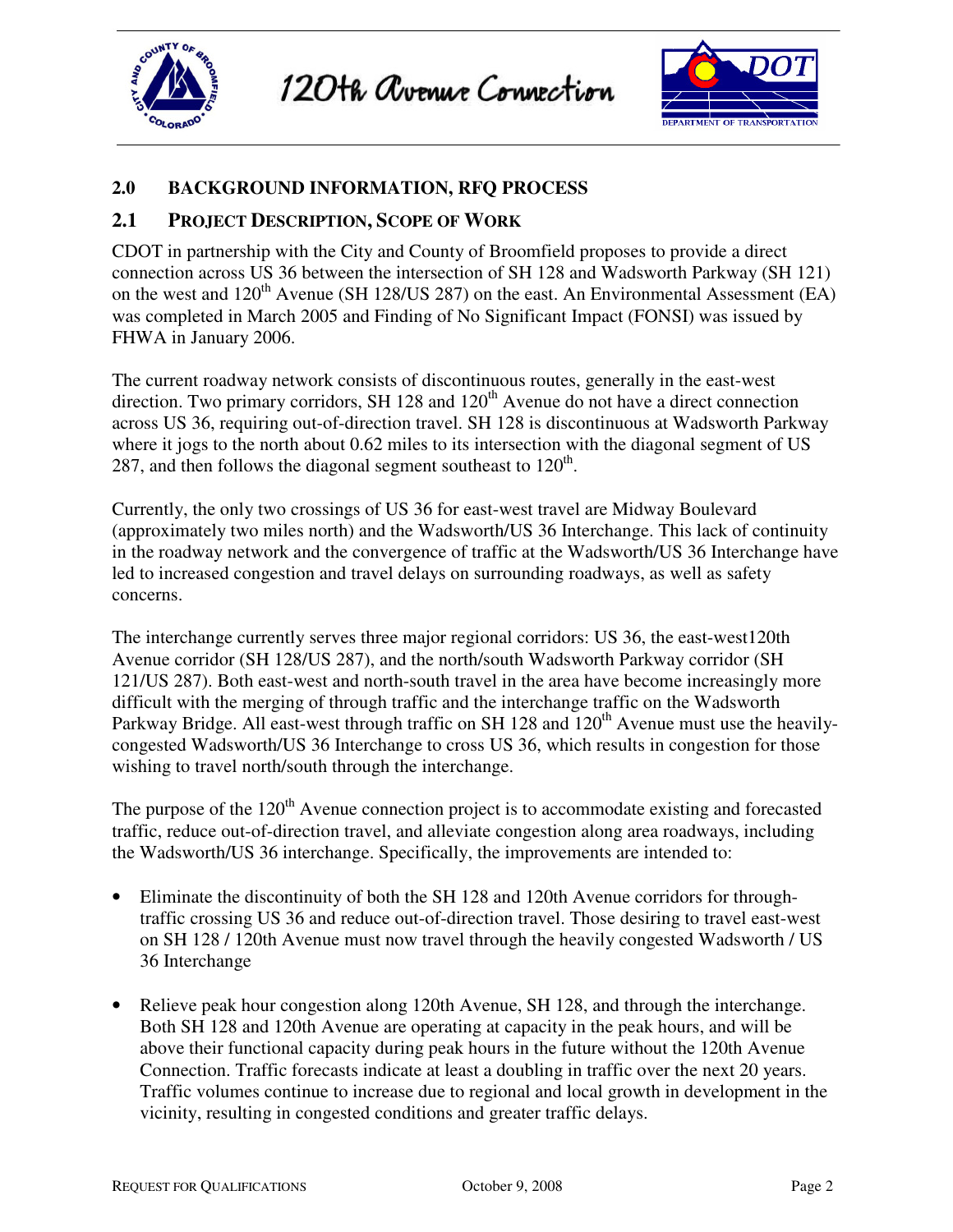



- Provide improved access to proposed RTD park-n-Ride facilities. RTD is planning to relocate the existing Broomfield park-n-Ride to a new location in the vicinity of this project.
- Provide congestion relief in the Wadsworth/US 36 interchange by removing most east-west through-traffic, thereby improving north-south traffic on both sides of US 36 in the vicinity of this project.
- Reduce accident rates within the interchange area, which are currently above the statewide average for both US 287 and the SH 121 / Wadsworth Parkway.
- Provide improved access and safety for pedestrians and bicycles.

The conceptual design is based on the final environmental decision document and will be included in the RFP.

The successful proposer will be responsible for design, construction and warranty of the project. Final alignments, grades, horizontal and vertical clearances, foundation locations, final structuretype selection and design, final drainage design, geotechnical design, and all other final design features will be the responsibility of the successful proposer. The final design documents shall be completed in English units of measure and language. The design and construction by the successful proposer shall be completed in accordance with applicable CDOT guidelines and standards as specifically modified in the RFP for this project. The intent is to permit flexibility in design (and subsequent construction) to accommodate processes, procedures, and innovative techniques preferred by the successful proposer, as long as they are consistent with site conditions, good engineering practice, context-sensitive solutions, and other standards, guidelines, and procedures identified in the RFP.

#### **2.2 ESTIMATED COST - MAXIMUM TIME ALLOWED**

The estimated design-build contract fixed price amount is \$32 Million. All work shall be completed by June 14, 2010.

#### **2.3 PROJECT SCHEDULE**

The deadline for submitting RFQ questions, and the SOQ due-date stated below, apply to this RFQ. CDOT also anticipates the following additional project milestone dates. This schedule is subject to revision by the RFP and addenda to this RFQ.

| Issue RFQ                                     | October 9, 2008   |
|-----------------------------------------------|-------------------|
| <b>Industry Review Activities:</b>            |                   |
| Deadline for submitting written RFQ questions | October 16, 2008  |
| CDOT response to all questions                | October 23, 2008  |
| Final RFQ Addendum issued                     | October 23, 2008  |
| SOQ due date                                  | October 30, 2008  |
| Notify short-listed Submitters                | November 21, 2008 |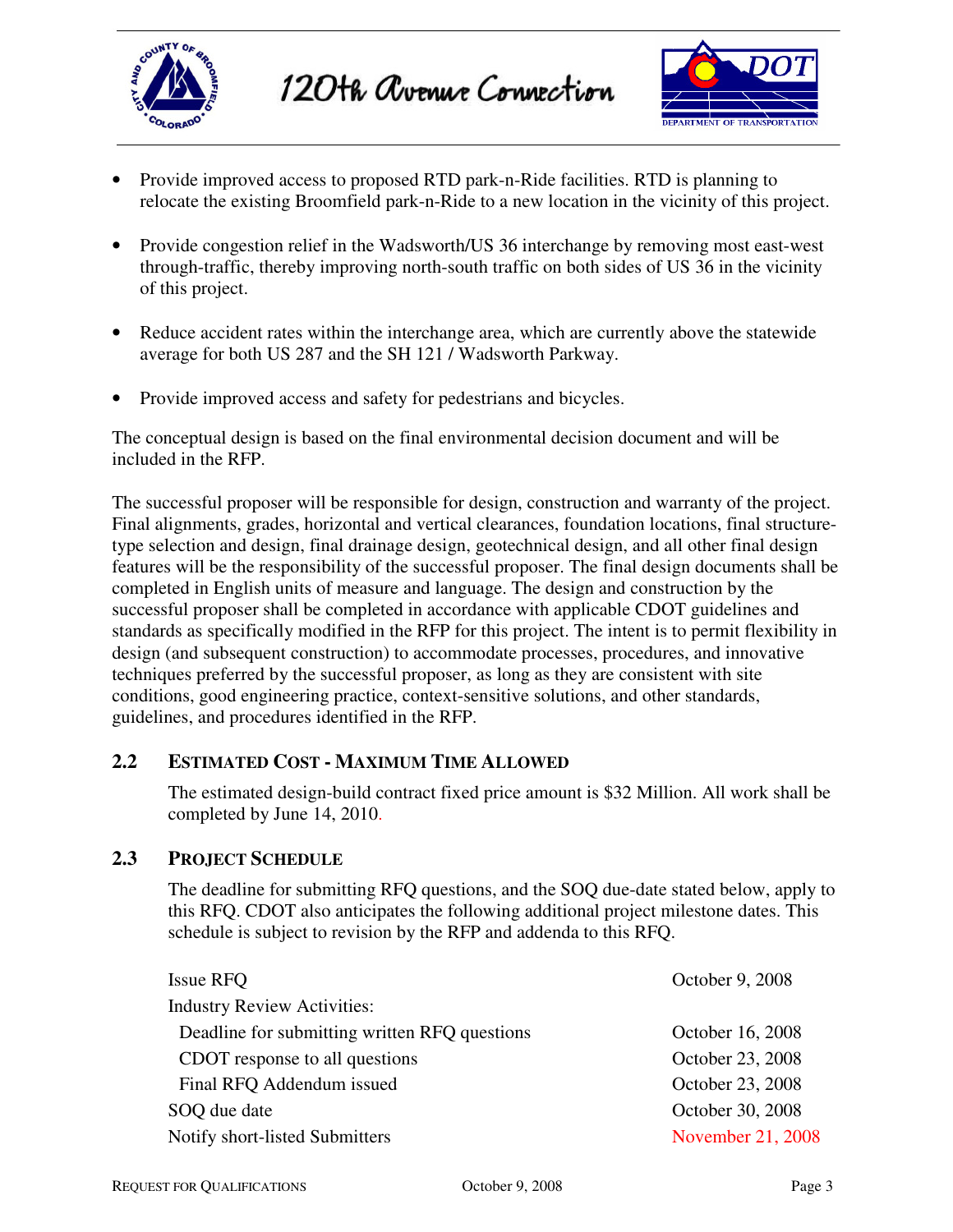

120th Avenue Connection



Debrief Submitters by appointment Issue Draft RFP for Industry Review December 11, 2008

#### **2.4 CDOT PROJECT MANAGEMENT - EX PARTE COMMUNICATIONS**

Moe Awaznezhad is the CDOT Project Manager. As the Project Manager, Mr. Awaznezhad is CDOT's sole contact person and addressee for all communications regarding the Project. All inquiries and comments regarding the Project, and the procurement thereof, must be sent in writing by e-mail or letter with pre-paid postage to:

> Moe Awaznezhad, P.E. 120th Avenue Connection Project Manager Colorado Department of Transportation Region Six North Section 2000 South Holly Street Denver, Colorado 80222 E-mail: Moe.Awaznezhad@dot.state.co.us

During the Project procurement process, commencing with issuance of this RFQ and continuing until award of a contract for the Project or cancellation of procurement, no employee, member, or agent of any Submitter shall have ex parte communications regarding this procurement with any member of CDOT, the City and County of Broomfield, advisors, or any contractors or consultants involved with the procurement, except for communications expressly permitted by this RFQ, or subsequent to issuance of the RFP, except for communications expressly permitted by the RFP. Any Submitter engaging in such prohibited communications may be disqualified at the sole discretion of CDOT's Project Manager.

#### **2.5 QUESTIONS AND CLARIFICATIONS - ADDENDA**

Questions and requests for clarification regarding this RFQ must be submitted in writing to CDOT's Project Manager, as described in Section 2.4. To be considered, all questions and requests must be **received by 3:00 pm, Mountain Daylight Time**, on the date indicated in Section 2.3.

CDOT reserves the right to revise this RFQ at any time before the SOQ is due. Such revisions, if any, will be announced by addenda to this RFQ.

CDOT will use the following guidelines when responding to questions and requests for clarification, and issuing addenda:

• Questions and requests for clarification will be posted to CDOT's project website at http://www.dot.state.co.us/120AvenueConnection/ as soon as they are received. Submitter's names will not be identified.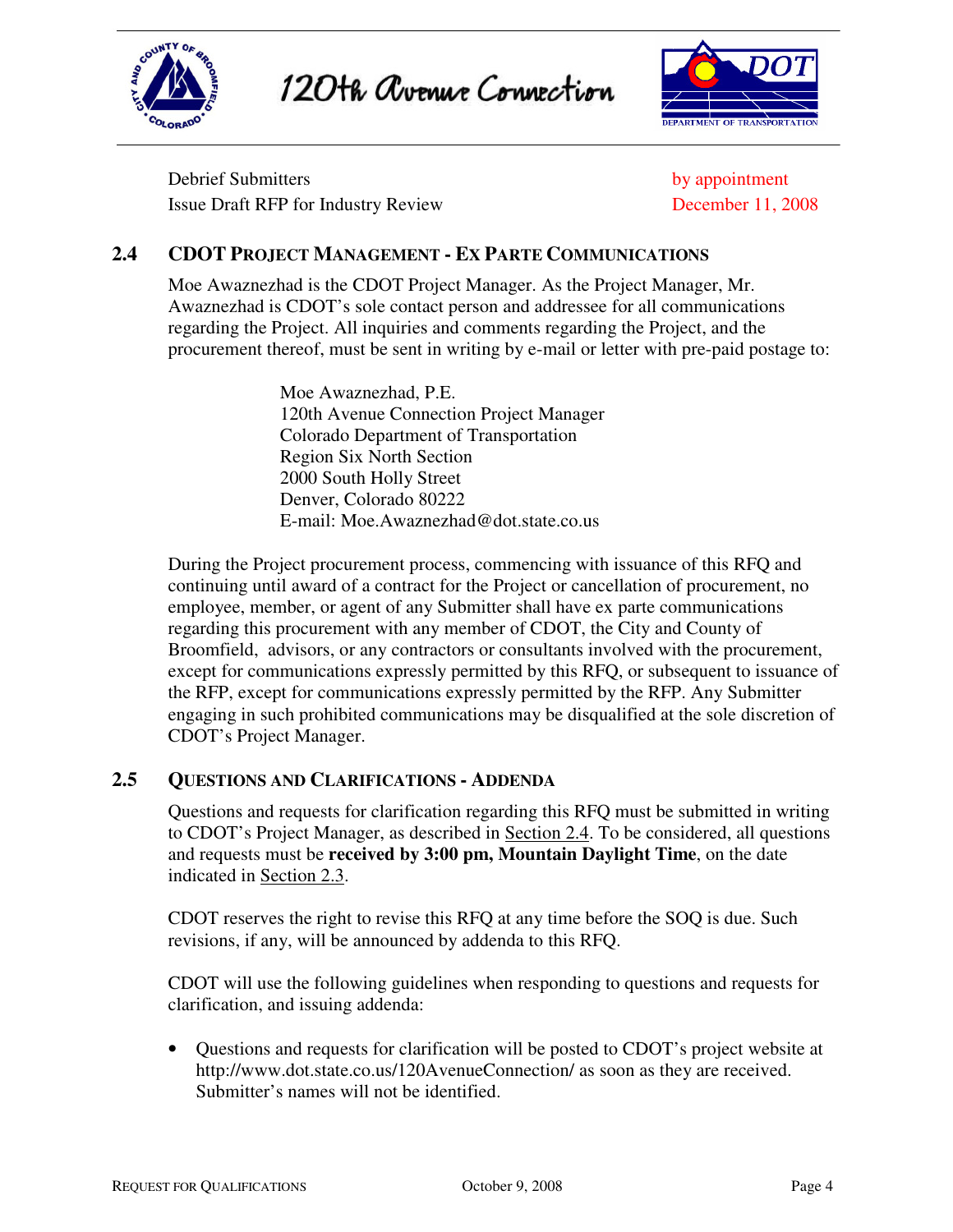



- CDOT will answer questions and requests for clarification by posting responses on its project website at http://www.dot.state.co.us/120AvenueConnection/
- CDOT will send an e-mail notification to the contact person for every Submitter as soon as each addendum or clarification is issued. The notification will include an electronic copy of the addendum or clarification, when possible.

#### **2.6 MAJOR PARTICIPANT**

As used herein, the term "Major Participant" means any of the following entities: all general partners or joint-venture members of the Submitter; all individual(s), person(s), proprietorship(s), partnership(s), limited-liability partnership(s), corporation(s), professional corporation(s), limited-liability company(ies), business association(s), or other legal entity, however organized, holding (directly or indirectly) a 15% or greater interest in the Submitter; any subcontractor(s) that will perform work valued at 10% or more of the overall contract amount; the lead engineering/design firm(s); and each engineering/design sub-consultant that will perform 20% or more of the design work. Form A is required to be completed by the entity who will perform the design-build work, e.g., whether it is a contractor-subcontractor relationship, joint venture, partnership, etc. Form A is also required to be completed by all Major Participants as defined above.

#### **2.7 INELIGIBLE FIRMS**

CDOT and the City and County of Broomfield have retained Jacobs Carter Burgess, Inc. to provide guidance in preparing and evaluating this RFQ and the RFP, and advice on related contractual and technical matters. Thus, Jacobs Carter Burgess is not eligible to submit a proposal or to act as a member of any Submitter's team. A firm is ineligible, in either a prime or subconsultant role, if it performs 20% or more of the Preliminary Engineering on the Project, or develops the scope of work, RFQ, or RFP.

Requests for determination regarding this eligibility requirement may be submitted in writing to the Project Manager identified in Section 2.4 of this RFQ.

#### **2.8 ORGANIZATIONAL CONFLICTS OF INTEREST**

The Submitter's attention is directed to 23 CFR Section 636 Subpart A, and in particular to Subsection 636.116 regarding organizational conflicts of interest. Section 636.103 defines "organizational conflict of interest" as follows:

Organizational conflict of interest means that because of other activities or relationships with other persons, a person is unable or potentially unable to render impartial assistance or advice to the owner, or the person's objectivity in performing the contract work is or might be otherwise impaired, or a person has an unfair competitive advantage.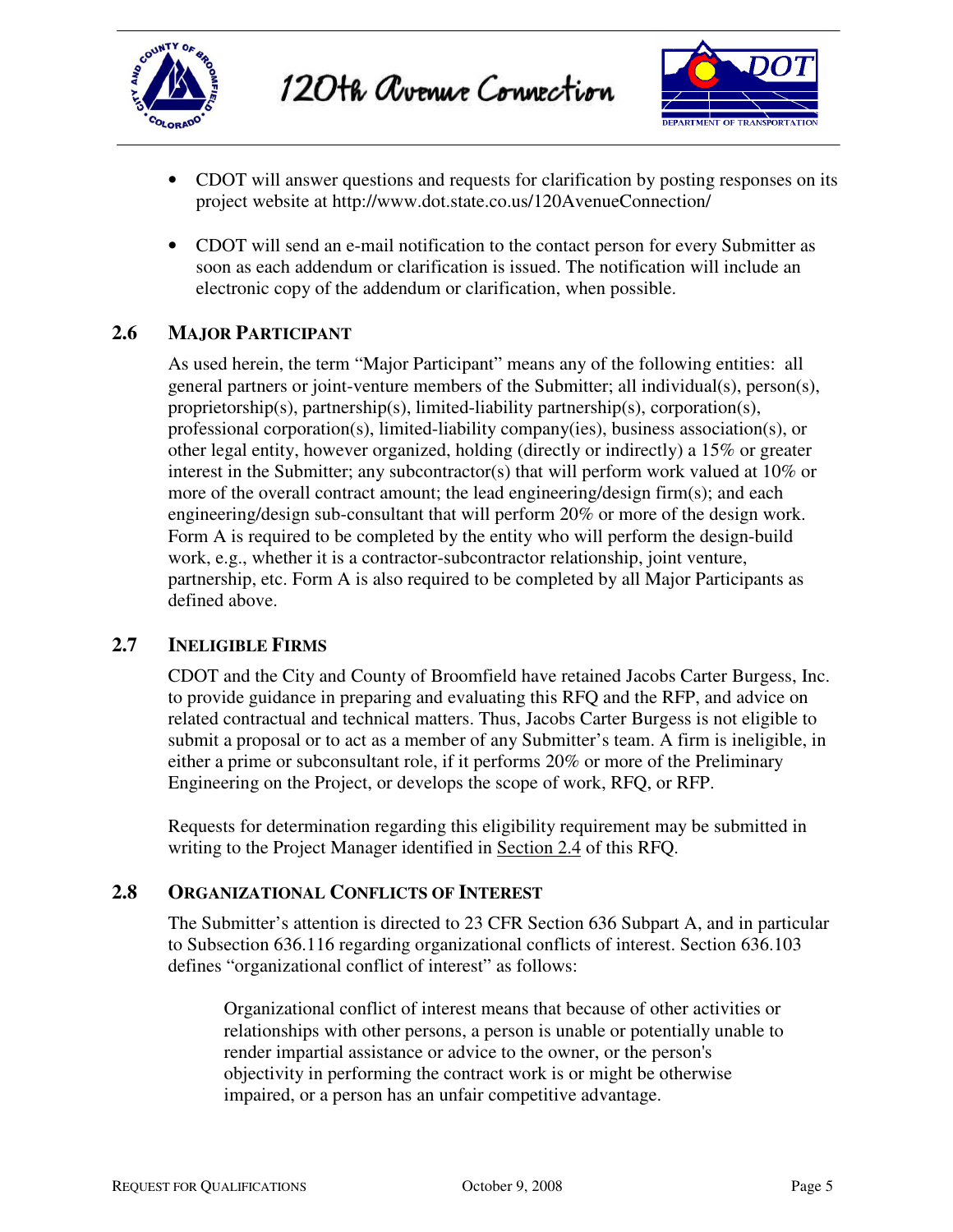



The Submitter is prohibited from receiving any advice or discussing any aspect relating to the Project or the procurement of the Project with any person or entity with an organizational conflict of interest, including, but not limited to, the City and County of Broomfield and Jacobs Carter Burgess. Jacobs Carter Burgess is prohibited from participating in any Submitter organization relating to the Project.

The Submitter agrees that if, after award, an organizational conflict of interest is discovered, the Submitter must make an immediate and full written disclosure to CDOT that includes a description of the action the Submitter has taken or proposes to take to avoid or mitigate such conflicts. If an organizational conflict of interest is determined to exist, CDOT may, at its discretion, cancel the design-build contract for the Project. If the Submitter was aware of an organizational conflict of interest prior to the award of the contract and did not disclose the conflict to CDOT, CDOT may terminate the contract for default without liability.

CDOT may disqualify a Submitter if any of its Major Participants belong to more than one Submitter organization, firm, company or business entity.

#### **2.9 CHANGES TO ORGANIZATIONAL STRUCTURE**

Major Participants and key personnel identified in the SOQ may not be removed, replaced, or added without the written approval of CDOT. CDOT may revoke an awarded contract if any Major Participant(s) or key personnel identified in the SOQ is removed, replaced, or added to without CDOT's written approval. To qualify for CDOT's approval to remove, add or replace key personnel, the written request must document that the proposed removal, replacement, or addition will be equal to or better than the Major Participant or key personnel provided in the SOQ. CDOT will use the criteria specified in this RFQ, and the qualification submitted by the Submitter in the SOQ, to evaluate all requests. Requests for removals, replacements, and additions must be submitted in writing to CDOT's Project Manager as described in Section 2.4.

#### **2.10 PAST PERFORMANCE OR EXPERIENCE**

Past performance or experience does not include the exercise or assertion of a person's legal rights.

#### **2.11 EQUAL EMPLOYMENT OPPORTUNITY**

The Submitter is required to follow Federal Equal Employment Opportunity (EEO) policies, laws, rules and regulations.

CDOT will affirmatively assure that on any project constructed pursuant to this advertisement, equal employment opportunity will be offered to all persons without regard to race, color, creed, religion, national origin, sex or marital status, status with regard to public assistance, membership or activity in a local commission, disability, sexual orientation, or age.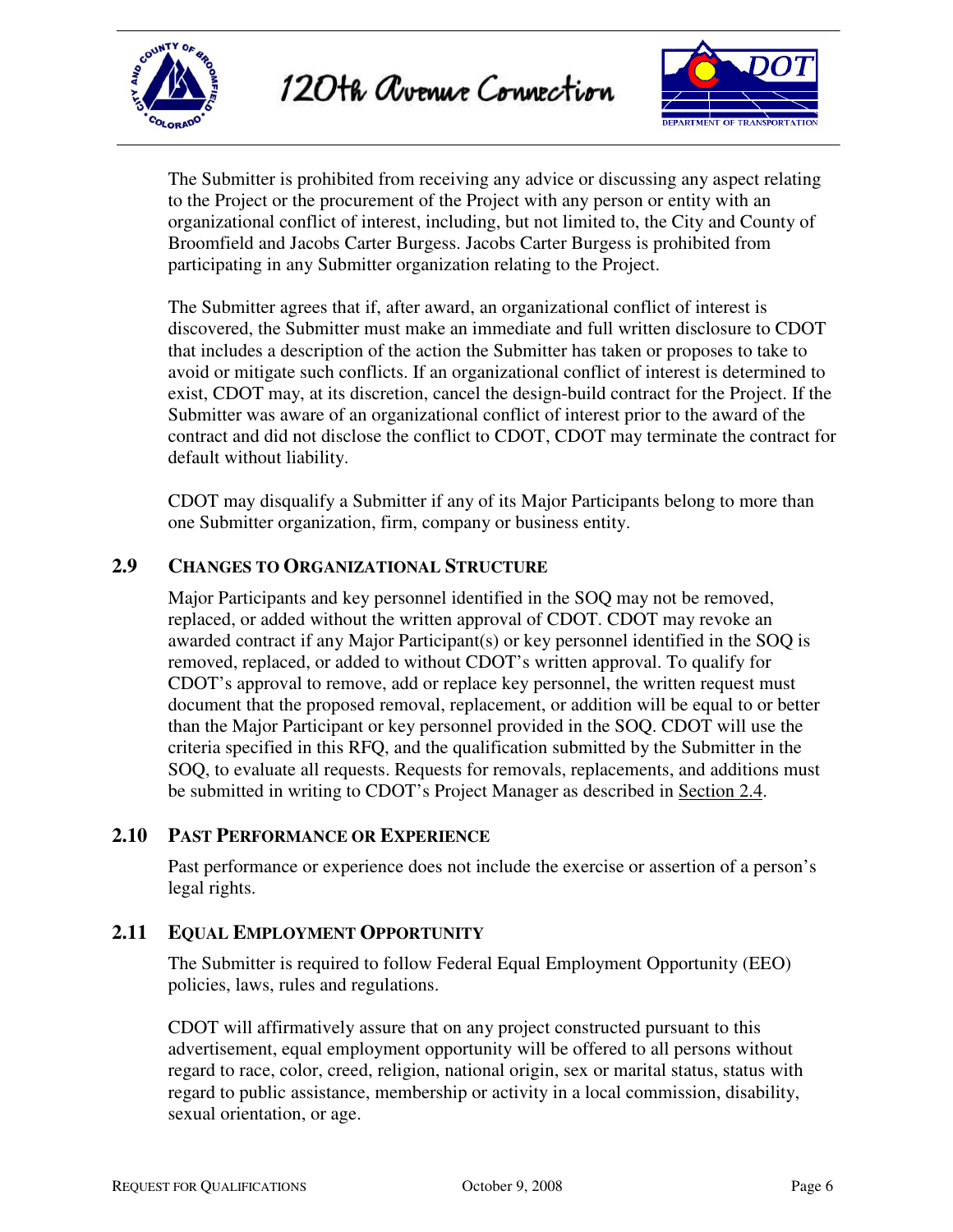



### **3.0 CONTENT OF SOQs AND CONFIDENTIALITY**

This section describes specific information that must be included in the SOQ. SOQs must follow the terms of this Section 3. Submitters shall provide brief, concise information that addresses the requirements of the Project consistent with the evaluation criteria described in this RFQ. Documents submitted pursuant to this RFQ will be subject to the Colorado Open Records Act, C.R.S. §§ 24-72-201, et. seq.; however, all information submitted as part of the SOQ shall be considered confidential and proprietary. The submitter shall clearly mark the cover page of the SOQ as confidential and proprietary. These documents will be kept confidential by CDOT, unless otherwise provided by law. The Colorado Open Records Act provides that "Trade secrets, privileged information, and confidential commercial, financial, geological, or geophysical data furnished by any person" to CDOT will not be produced in response to an open records request unless ordered by a court of competent jurisdiction. CDOT will notify the Submitter if a request is made for such information, and if the denial is challenged, so that the Submitter may take any action it deems necessary to defend the challenge. The Submitter, not CDOT, shall be the entity responsible for defending against Colorado Open Records Act disclosures for any records claimed by the Submitter to be confidential and proprietary.

#### **3.1 INTRODUCTION**

Provide the business name, address, business type (e.g., corporation, partnership, joint venture), business information, and roles of the Submitter and each Major Participant. Submitter and Major Participant information must be provided on Form A attached to this RFQ. Separate forms must be provided for each Major Participant. The Submitter must identify one contact person and his or her address, telephone and fax numbers, and e-mail address. CDOT will send all Project-related communications to this contact person on behalf of the Submitter during the procurement process. Authorized representatives of the Submitter organization and Major Participants must sign Form A. If the Submitter is a joint venture, all joint venture members must sign Form A. If the Submitter is not yet a legal entity, the Major Participants must sign Form A. Each joint venture member must certify the truth and correctness of the contents of the SOQ. The introduction of the SOQ must include a "Title Page" and "Table of Contents."

#### **3.2 SUBMITTER EXPERIENCE**

CDOT will evaluate at its sole discretion the capabilities of the Submitter to effectively deliver the Project.

#### **3.2.1 Submitter Experience**

Describe the experience (up to a maximum of four representative urban arterial or design-build projects) that the Submitter (if the Submitter is not yet existing or is newly formed, please explain) and each Major Participant has in managing, designing, and/or constructing similar projects. This information shall be provided on Form C. For projects in which several of the proposed Major Participants were involved, the Submitter may provide a single project description. Highlight experience relevant to the Project that the Submitter / Major Participants have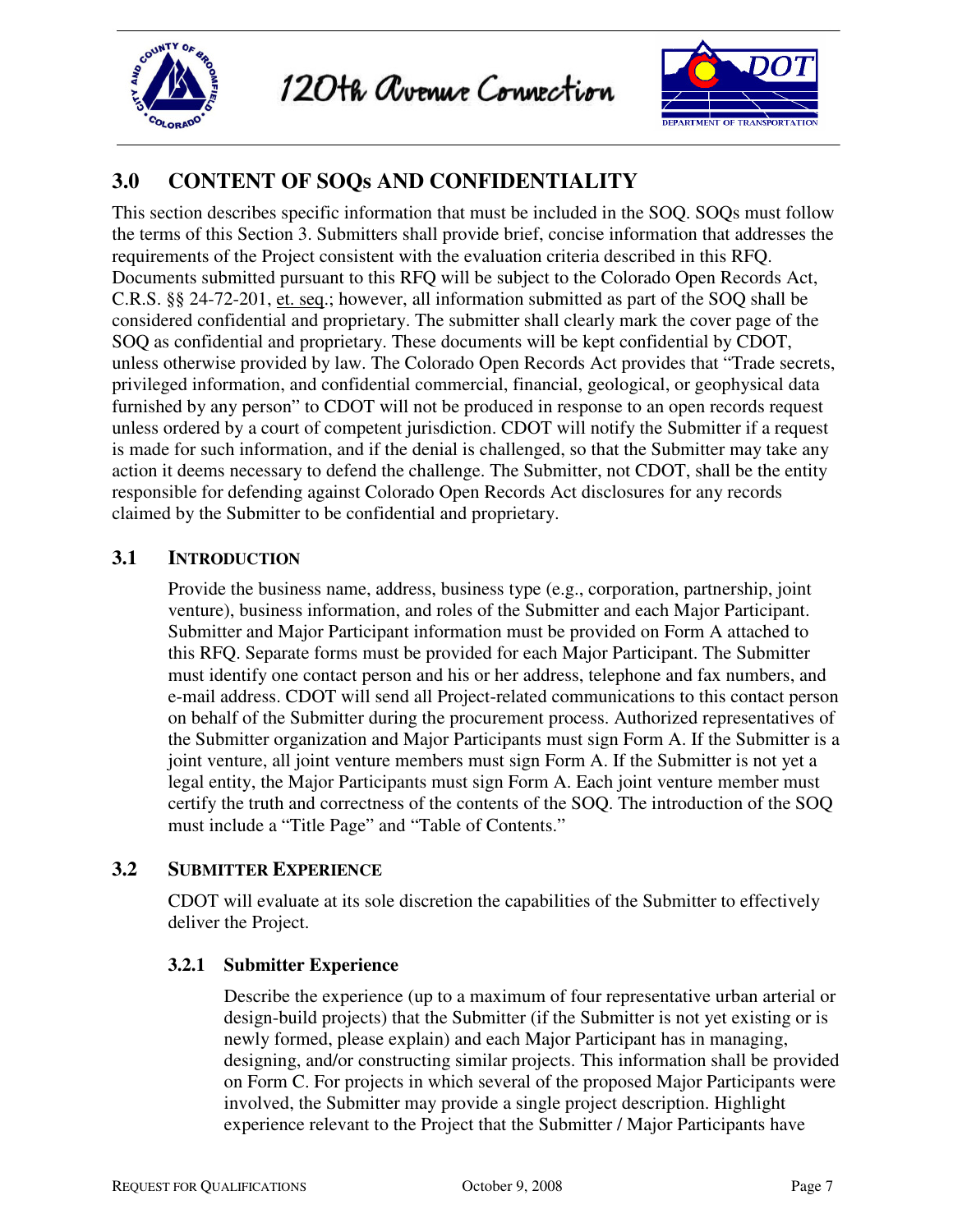



gained in the last ten years. Cite projects of similar size and scope to that anticipated for the Project. Describe the experience that could apply to the Project. In particular, describe experience in each of the following:

- 1. Highway and highway structures;
- 2. Urban arterial construction;
- 3. Construction using innovative designs, methods, and materials;
- 4. Construction in environmentally-sensitive areas;
- 5. Design and construction activity integration; and,
- 6. Public information.

Each project description must include the following information:

- 1. Name of the project and either the owner's contract number or state project number;
- 2. Owner's name, address, project manager, and current telephone and fax numbers (if the project manager is no longer with CDOT, the current telephone and fax number of the project manager);
- 3. Description of original project schedule milestones and project completion schedule milestones for design and construction;
- 4. Description of the work or services provided and percentage of the overall project actually performed; and,
- 5. Description of original project budget and final project cost at completion.

#### **3.2.2 Contractor Safety Statistics**

Provide the general partners' or joint venture members' (contractors only) safety statistics for the last three years by completing Form B.

#### **3.3 ORGANIZATION AND KEY PERSONNEL**

#### **3.3.1 Organizational Chart(s)**

Provide organizational chart(s) showing the structure of the Submitter's organization with lines identifying participants who are responsible for major functions to be performed and the reporting relationships in managing, designing, and building the Project. The chart(s) must show the functional structure of the organization down to the design discipline leader or construction superintendent level and must identify key personnel by name. Indicate the anticipated percent of each key person's time that would be committed to the Project and location of each key person from which they will work. Identify the Submitter and all Major Participants in the chart(s). Identify the critical support elements and relationships of project management, project administration, construction management, quality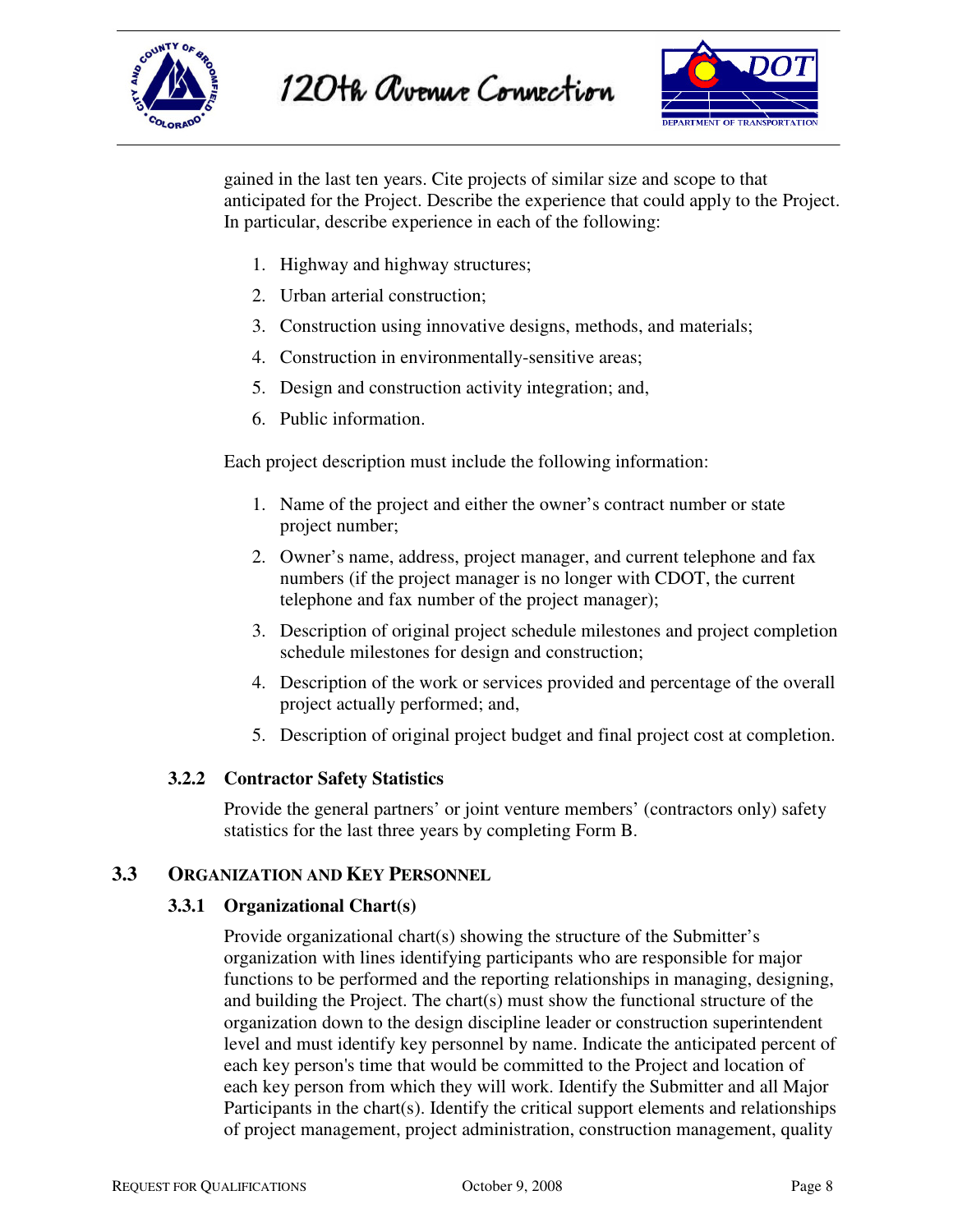



control / quality assurance, safety, environmental compliance, and subcontractor administration. For each organizational chart, provide a brief, written description of significant functional relationships among participants and how the proposed organization will function as an integrated design-build team. Once designated, the design-build team may not be changed without written authorization from the CDOT in accordance with Section 2.9.

#### **3.3.2 Resumes of Key Personnel**

Resumes of key personnel shall be provided as *Appendix A – Resumes of Key Personnel* to the SOQ. Resumes of key personnel shall be limited to one page each and will not be counted towards the overall SOQ page limit. Key personnel listed by the contractor for the functions listed below shall not be allowed to fill more than one function. The contractor optionally may identify other key personnel as necessary to satisfy work requirements and functions. For these requirements and functions individuals may fill more than one position, and only one resume is required and will not be counted towards the overall SOQ page limit. The list below describes minimum qualifications for key personnel of the Project. Personnel who perform the key functions listed below shall be identified in the required organizational chart(s) as described in Section 3.3.1.

- Design-Build Project Manager
- Design Manager
- Construction Manager
- Environmental Compliance Manager

Include the following in each resume:

- 1. Relevant licensing and registration.
- 2. Years of experience performing similar work.
- 3. Length of employment with current employer.
- 4. Title, roles, and responsibilities on any of the projects listed in Section 3.2.1 above.

#### **3.3.3 Minimum Requirements of Key Personnel**

The following provides a brief job description and minimum requirements of the key personnel assigned to the Project. Key personnel will be evaluated, in part, based on the extent they meet or exceed such requirements. All key personnel will be required to be available on site during activities that involve their areas of responsibility. Any licenses or certifications that are required to meet the requirements of the RFQ shall be in place by the time the first Notice to Proceed is issued.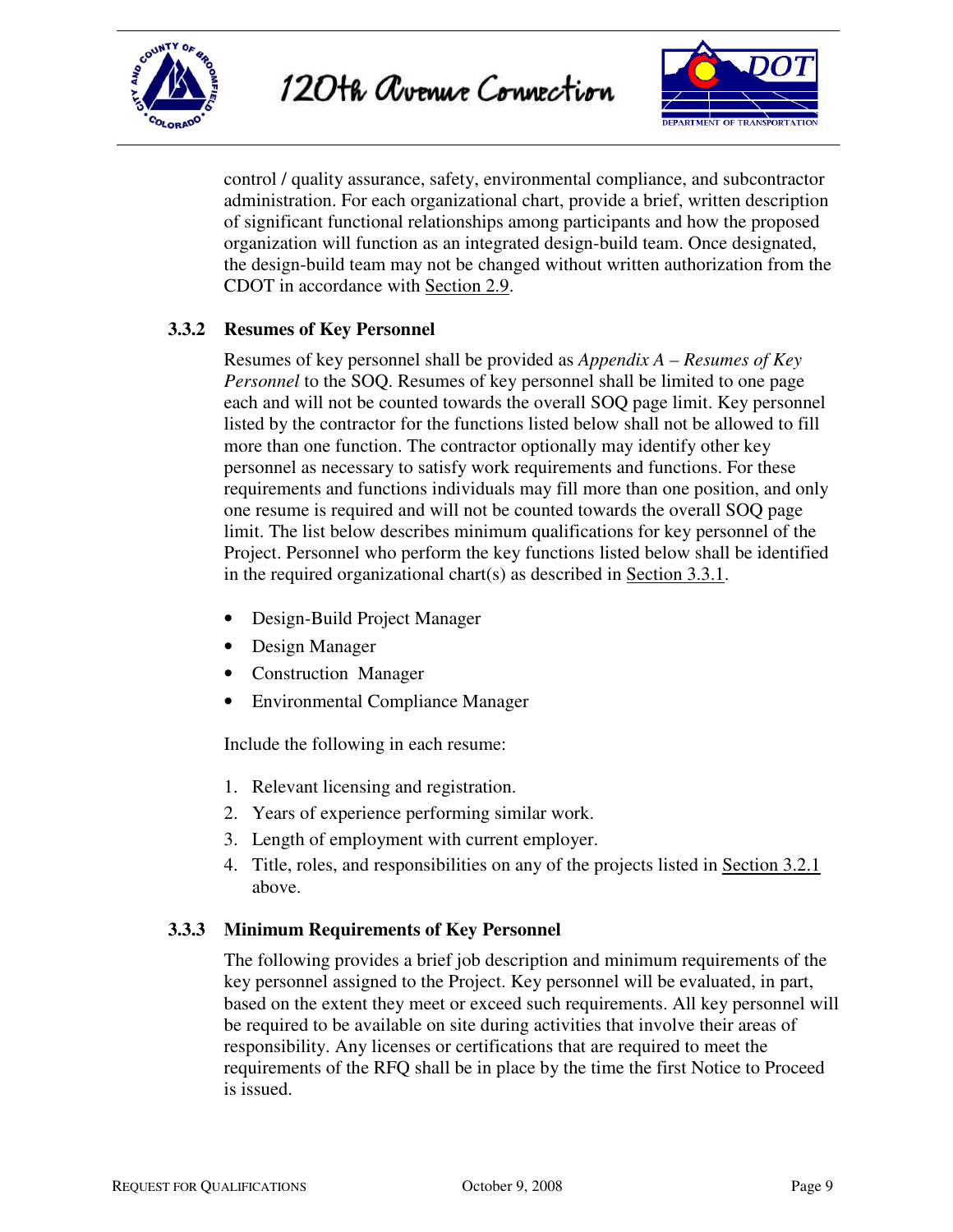



#### A. Design-Build Project Manager

- The Design-Build Project Manager will be responsible for overall design, construction, quality management, and contract administration for the Project. This person shall be assigned to the Project full-time and will be required to be on site for the duration of the Project.
- Must have at least five years of recent experience managing major urban arterial projects.
- Must work under the direct supervision of the Design-Build Contractor's Executive Management Team (CEMT). The Project Manager will report to the CEMT.
- Responsible for the Contractor's quality program, quality personnel, quality planning, assurance activities independent of production, quality system procedures enforcement, development and implementation of the quality program objectives, total system quality and management, quality records and documentation, and review and approval of the Quality Program Manual prior to submittal to CDOT.
- Shall have the authority to stop any work if and when he/she knows or has reason to believe that any work does not meet the standards, specification, or criteria established for the Project.
- Shall be a registered professional engineer in good standing in the State of Colorado or shall designate a registered professional engineer in good standing in the State of Colorado as the Construction Manager.
- Must not be assigned any other duties or responsibilities on the Project.

#### B. Design Manager

- The Design Manager will be responsible for ensuring that the overall project design is completed and design criteria requirements are met.
- The Design Manager must work under the direct supervision of the Design-Build Project Manager.
- Must be a registered professional engineer in good standing in the State of Colorado.
- Must have at least five years of recent experience in managing the design of major urban arterials with roadway and highway structure elements.
- Shall not be assigned any other duties or responsibilities on the Project.
- Must be available during construction activities.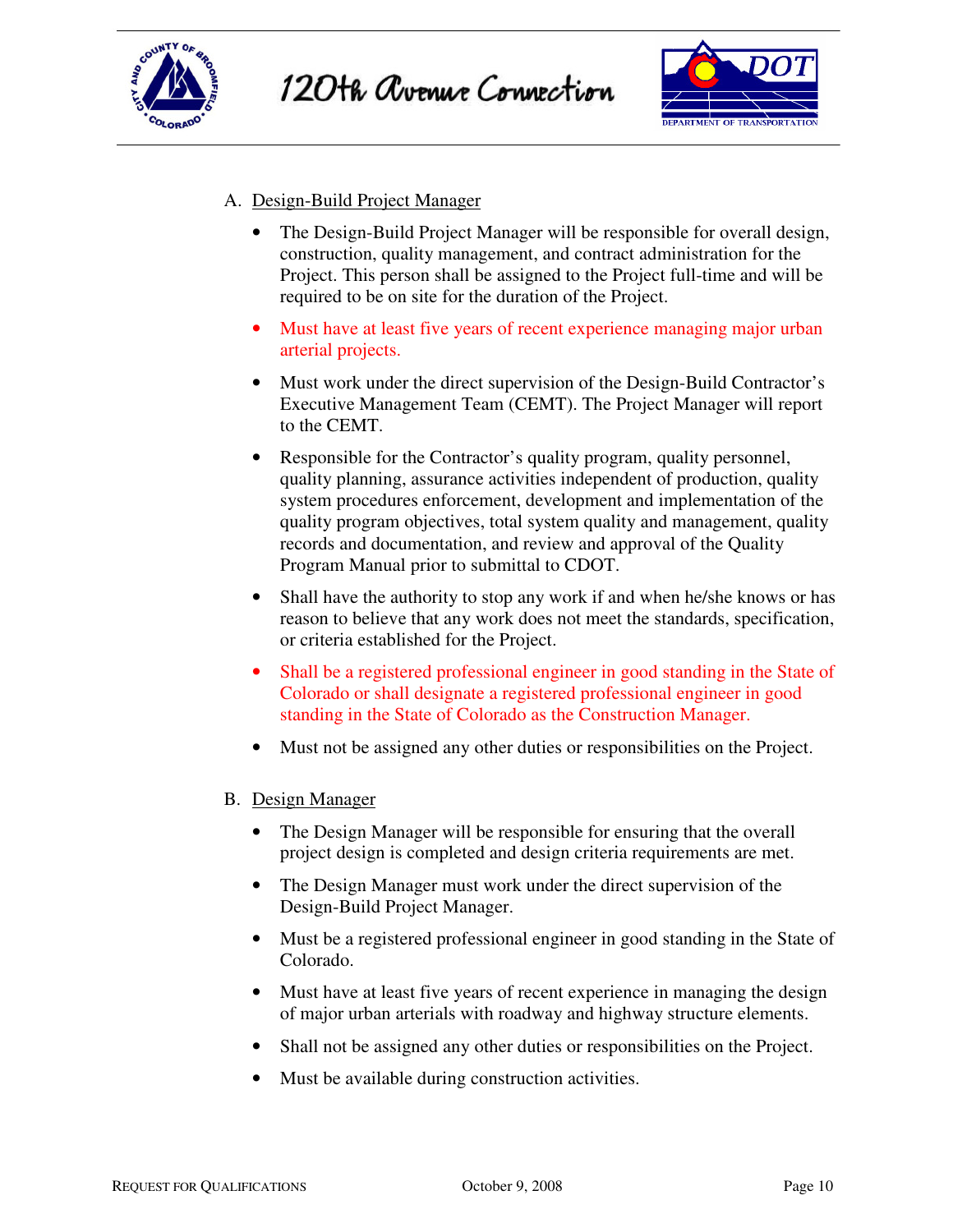



• Shall have the authority to stop design work if and when he/she knows or has reason to believe that any work does not meet the standards, specification, or criteria established for the Project.

#### C. Construction Manager

- The Construction Manager must be on site during all construction activities.
- Must have at least five years of recent experience in roadway and highway structure construction.
- The Construction Manager must work under the direct supervision of the Design-Build Project Manager.
- Shall not be assigned any other duties or responsibilities on the Project.
- Shall be a registered professional engineer in good standing in the State of Colorado if the Design-Build Project Manager is not a registered professional engineer in good standing in the State of Colorado.
- Shall have the authority to stop construction work if and when he/she knows or has reason to believe that any work does not meet the standards, specification, or criteria established for the Project.
- Shall ensure all work is constructed in compliance with Project standards, specifications, or criteria established for the Project.

#### D. Environmental Compliance Manager

- Must have at least five years of recent experience in NPDES / MS4 Regulatory requirements.
- The Environmental Compliance Manager shall work under the direct supervision of the Design-Build Project Manager.
- Must have recent experience in NPDES / MS4 compliance in an urban, metropolitan setting.
- Responsible to ensure the Design-Builder complies with all mitigation requirements of the NEPA Decision Document.
- Responsible to ensure the Design-Builder develops, implements, maintains, and documents best management practices for the project design and in compliance with permit-application requirements.
- Responsible to ensure the Design-Builder complies with the CDOT / FHWA Stewardship Guide.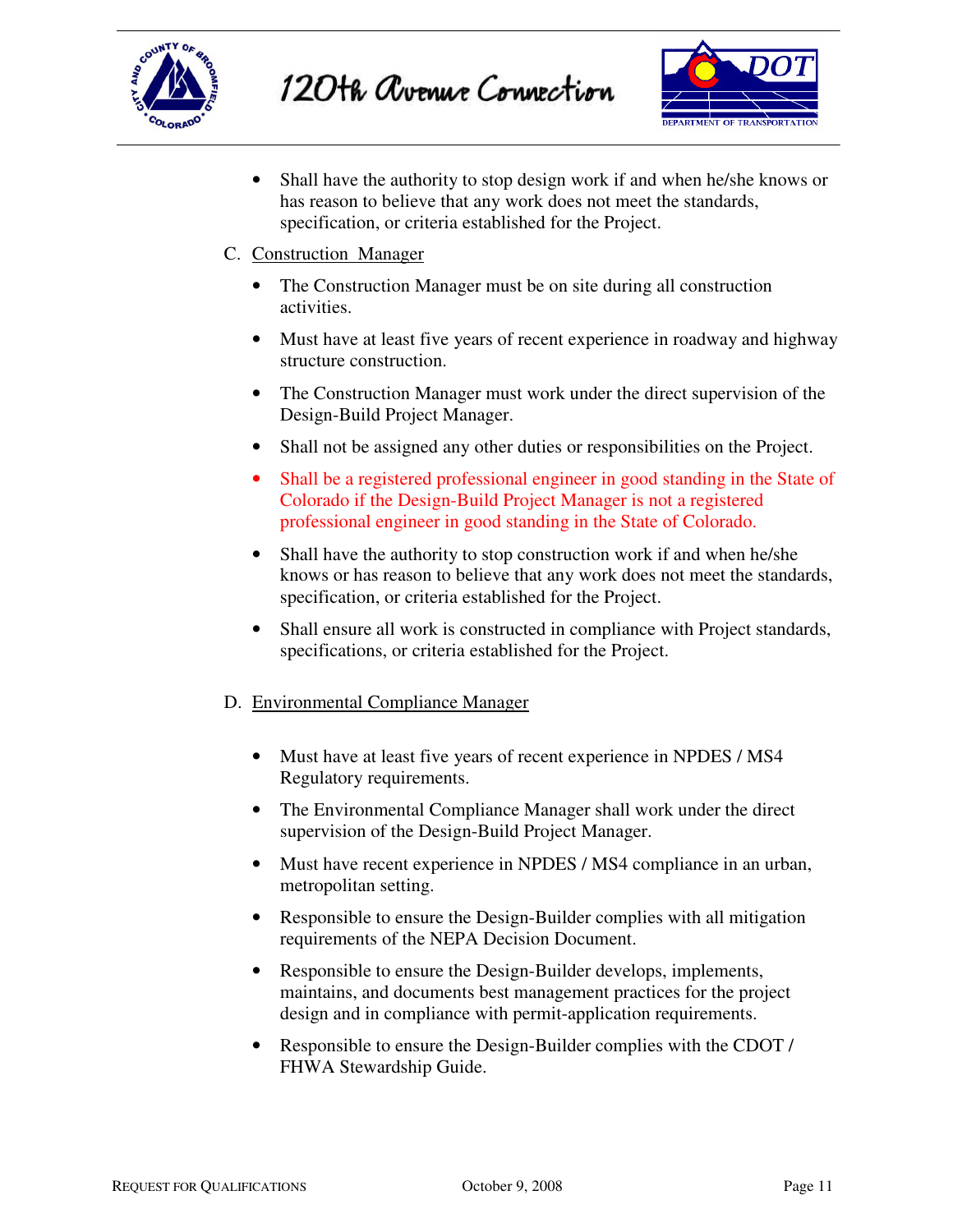



- Responsible to ensure the Design-Builder identifies, develops, implements and maintains mitigation measures outlined in their final design to gain regulatory approval.
- Responsible to ensure the design-build contractor schedules, coordinates and participates in meetings with regulatory agencies

#### **3.4 PROJECT UNDERSTANDING AND APPROACH**

Provide, at a conceptual level, your understanding of and your approach to successfully delivering the Project by meeting or exceeding the established Project goals (see Section 1.2). The information provided pursuant to this Section 3.4 is considered proprietary and should be marked CONFIDENTIAL by Submitters.

#### **3.5 PROJECT MANAGEMENT APPROACH**

Provide your understanding of and approach to the following items:

- Budget Management
- Quality Management
- Schedule Management
- Design and Construction Management
- Stakeholder Management including CDOT, the City and County of Broomfield, RTD and affected utility companies
- Public Involvement
- Safety Management
- Partnering
- Document Control

The information provided pursuant to this Section 3.5 will be treated as proprietary and should be marked CONFIDENTIAL by Submitters.

#### **3.6 DBE PARTICIPATION**

Provide a description of your approach to utilizing DBE firms for engineering, construction and supplying materials for the project. The Project will have a combined DBE goal of 10%.

#### **3.7 LEGAL AND FINANCIAL**

The information required in response to Section 3.6 shall be submitted as *Appendix B – Legal and Financial*. Information provided in response to this section will not count toward the overall page limitation defined in Section 4.2.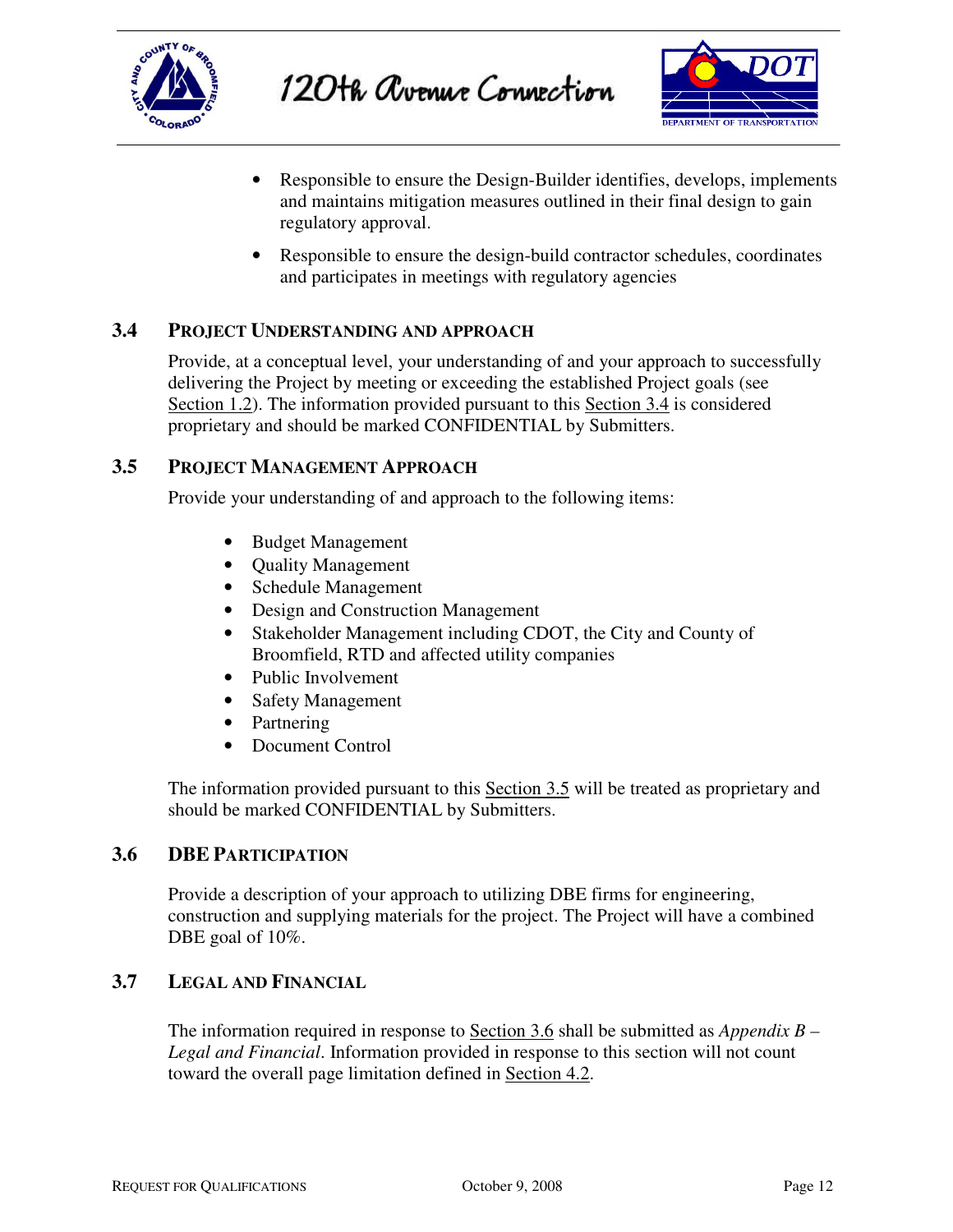



#### **3.7.1 Acknowledgment of Clarifications and Addenda**

Identify all clarifications and addenda received by number and date by completing Form D.

#### **3.7.2 Organizational Conflicts of Interest**

Identify all relevant facts relating to past, present or planned interest(s) of the Submitter's team (including the Submitter, Major Participants, proposed consultants, contractors and subcontractors, and their respective chief executives, directors, and key project personnel) which may result, or could be viewed as, an organizational conflict of interest in connection with this RFQ. See Section 2.7 and Section 2.8.

The Submitter shall disclose: (a) any current contractual relationships with CDOT and/or the City and County of Broomfield (by identifying the contract number and project manager); (b) present or planned contractual or employment relationships with any current CDOT and/or City and County of Broomfield employee; and, (c) any other circumstances that might be considered to create a financial interest in the contract for the Project by any current CDOT and/or City and County of Broomfield employee if the Submitter is awarded the contract. The Submitter must also disclose any current contractual relationships where the Submitter is a joint venturer or partner with Jacobs Carter Burgess. The foregoing is provided by way of example, and shall not constitute a limitation on the Submitter's disclosure obligations.

For any fact, relationship, or circumstance disclosed in response to this Section 3.7.2, identify steps that have been or will be taken to avoid, neutralize, or mitigate any organizational conflicts of interest.

If Major Participants in different Submitter organizations belong to the same parent company, each Submitter must describe how the participants would avoid conflicts of interest through the qualification and proposal phases of the Project.

#### **3.7.3 Legal Structure**

If the Submitter organization has already been formed, provide complete copies of the organizational documents that allow, or would allow by the time of contract award, the Submitter and Major Participants to conduct business in the State of Colorado. If the Submitter organization has not yet been formed, provide a brief description of the proposed legal structure or draft copies of the underlying agreements. The information requested in this paragraph refers not only to the registration and/or licenses of the Major Participants to do business in Colorado, but also requests a description of the relationship of the entity that will perform the design-build work, including the equity interest of each owner of a joint venture or partnership, or an estimate if the entity has not yet been formed.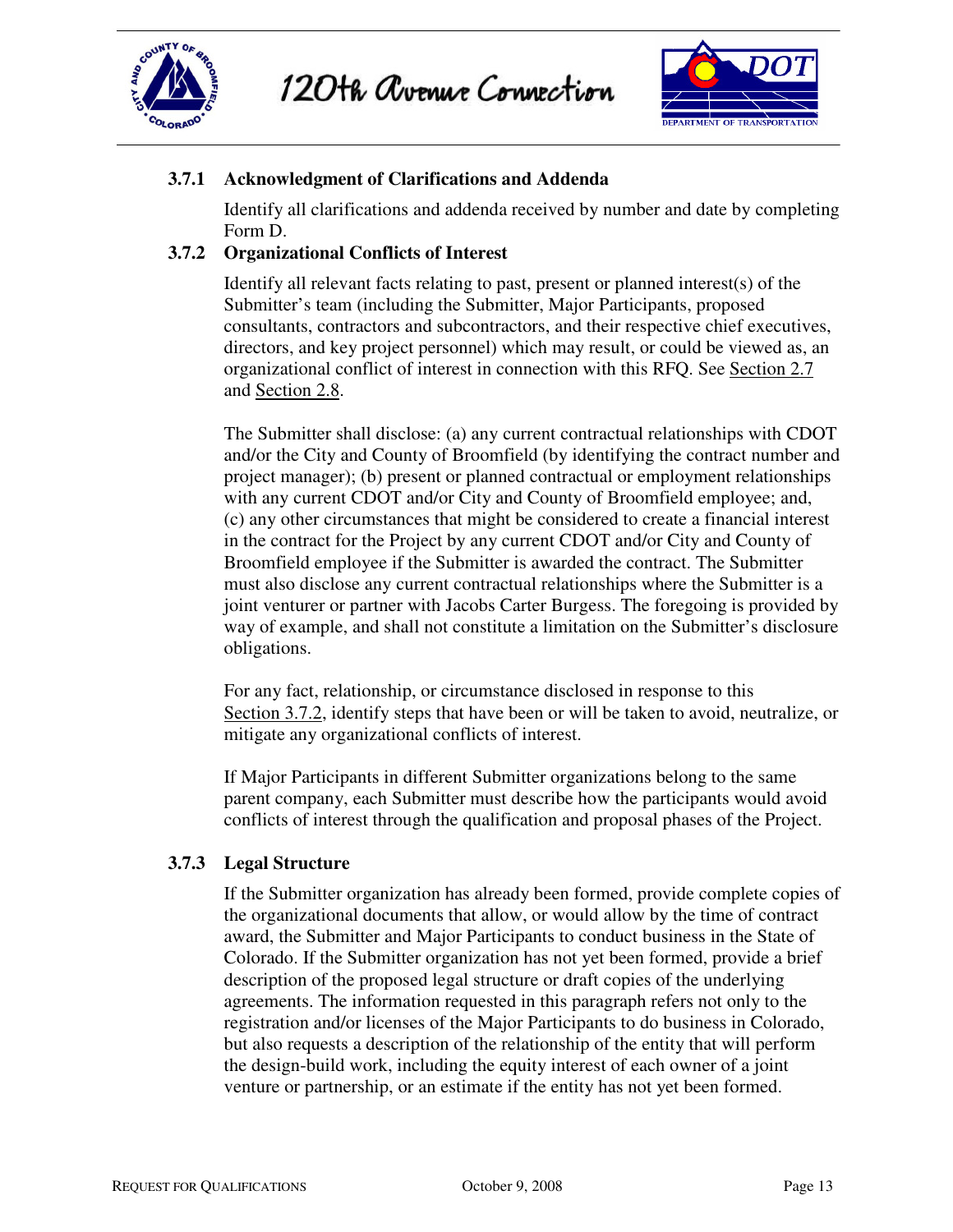





#### **3.7.4 Bonding Capability**

Provide a letter from a surety or insurance company stating that the Submitter is capable of obtaining a Performance Bond and Payment Bond for the Project in the amount of \$32 Million for each bond. Letters indicating "unlimited" bonding capability are not acceptable. The surety or insurance company providing such letter must be licensed as surety and qualified to do business in the State of Colorado.

#### **3.7.5 Submitter Information**

For the Submitter (if the Submitter is not yet existing or newly formed, please explain), each Major Participant, and any affiliate of the Submitter or a Major Participant (including the company's parent company, subsidiary companies, and any other subsidiary or affiliate of the company's parent company), whose experience is cited as the basis for the company's qualifications, the SOQ shall:

- 1. Describe the conditions surrounding any contract (or portion thereof) entered into by the Submitter or any company to be organized with it that has been terminated for cause, or which required completion by another, within the last five years. Describe the reasons for termination and the dollar amounts involved in dispute or settlement.
- 2. Describe any debarment or suspension from performing work for the federal government, any state or local government, or any foreign governmental entity against the company. For each description, identify the project owner's representative and current phone number.

Indicate "None" to any subsection above that does not apply.

3. Each Major Participant must be prequalified to perform work with CDOT, and must complete Form E.

### **4.0 SOQ SUBMITTAL REQUIREMENTS**

The following section describes requirements that all Submitters must satisfy in submitting SOQs. Failure of any Submitter to submit its SOQ as required in this RFQ may result in rejection of the SOQ.

#### **4.1 DUE DATE, TIME AND LOCATION**

All SOQs must be **received by 12:00 noon, Mountain Daylight Time**, on the SOQ due date indicated in Section 2.3, and must be **delivered by U.S. mail, hand delivery or overnight courier** to:

> Moe Awaznezhad, P.E. 120th Avenue Connection Project Manager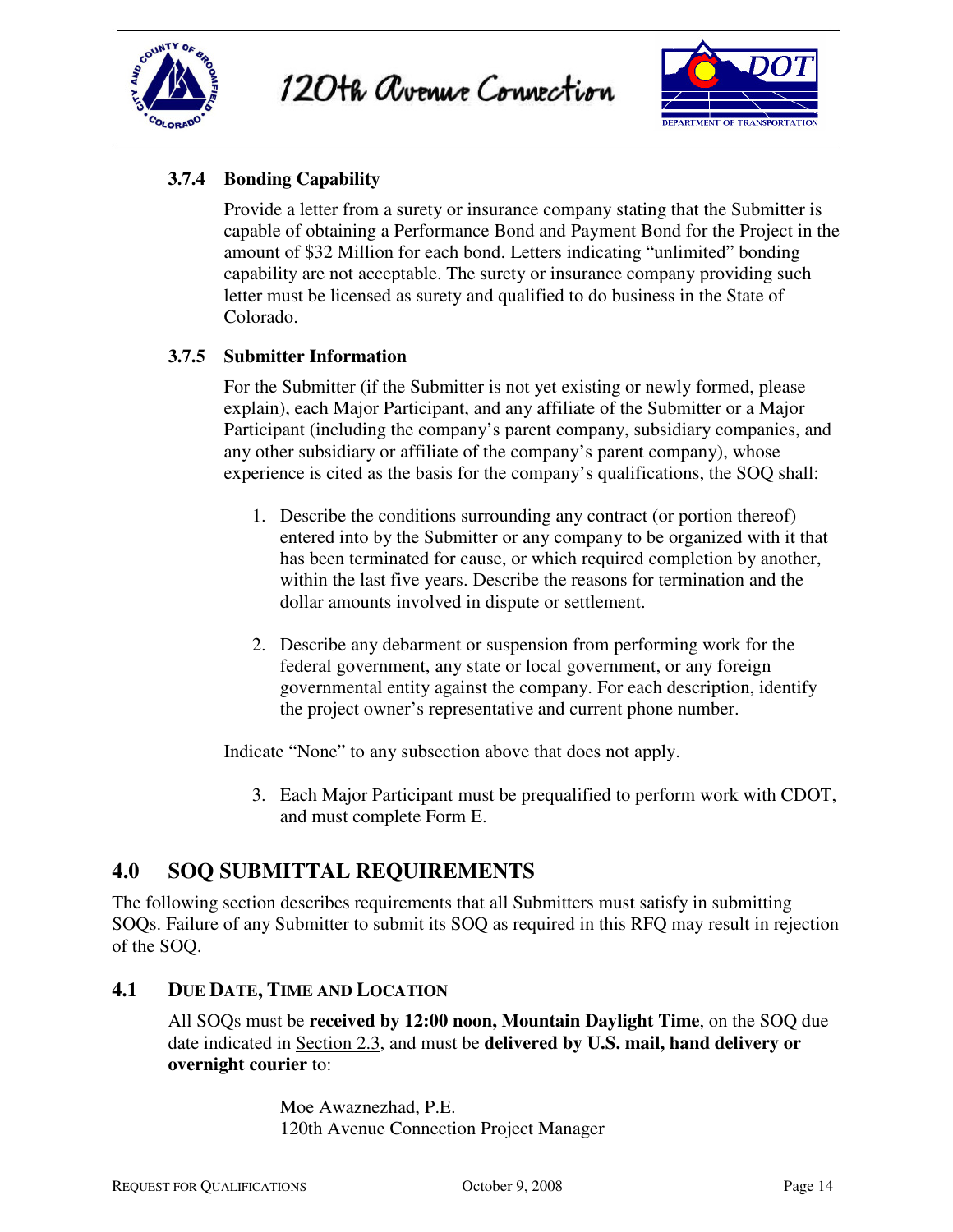





Colorado Department of Transportation Region Six North Section 2000 South Holly Street Denver, Colorado 80222

CDOT will not accept SOQs by email, facsimile or electronic transmission. Any SOQ that fails to meet the deadline or delivery requirement will be rejected without opening, consideration, or evaluation.

#### **4.2 FORMAT**

The SOQ must not exceed 10 single-sided pages (including the "Title Page" and "Table of Contents" but not including section dividers and appendices). Forms A, B, C, D, and E are not included. Except for charts, exhibits, and other illustrative and graphical information, all information must be printed on 8.5" by 11" paper. Charts, exhibits, and other illustrative and graphical information may be on 11" by 17" paper but must be folded to 8.5" by 11", which will be counted as one sheet and must be limited to 8 sheets. All printing, except for the front cover of the SOQ and resumes, must be Times New Roman, 12-point font. All dimensional information must be shown in English units of measure.

The front cover of each SOQ must be labeled "120<sup>th</sup> Avenue Connection" and "Statement" of Qualifications" along with the date of submittal.

#### **4.3 QUANTITIES**

Each Submitter must provide CDOT with six bound copies of the SOQ. Each copy must be identified on its front cover, in the upper right-hand corner, as "Copy of 6 Copies."

All binders must be packed together in one sealed package for delivery to CDOT. The outside of the sealed package must be clearly identified, labeled, and addressed as follows:

- 1. Return address: Submitter's name, contact person's name, mailing address;
- 2. Date of submittal;
- 3. Contents labeled as "120<sup>th</sup> Avenue Connection" and "Statement of Qualifications"; and
- 4. Addressee (CDOT) as specified in Section 4.1.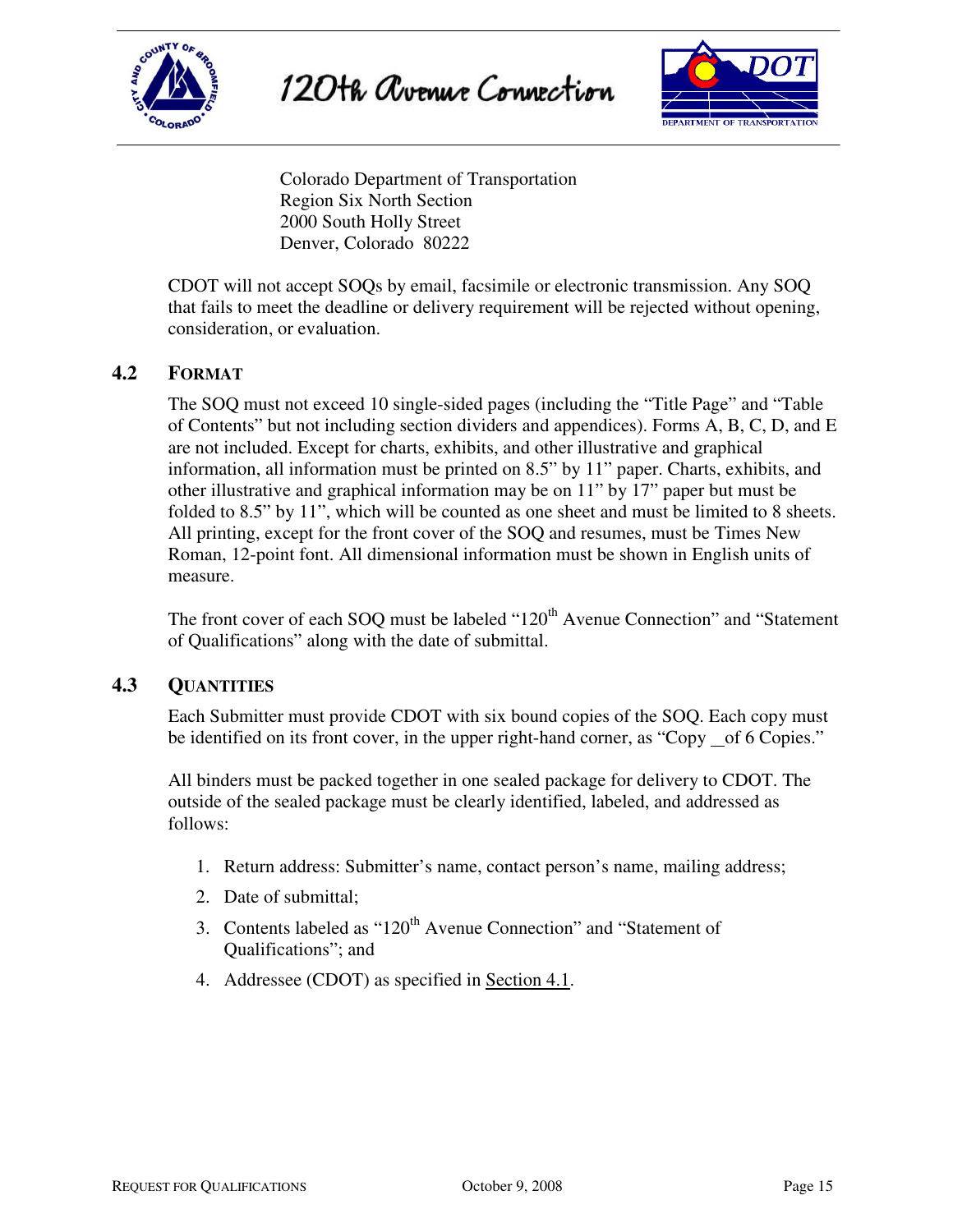





### **5.0 EVALUATION PROCESS**

#### **5.1 SOQ REVIEW**

CDOT will initially review the SOQs for responsiveness to the requirements of this RFQ. The information in the SOQ will then be measured against the evaluation criteria stated in Section 5.3.

#### **5.2 INTERVIEW**

CDOT reserves the right to conduct interviews with all Submitters prior to development of a short list. CDOT may conduct interviews during its evaluation of the overall SOQ submittal process and scoring. CDOT may determine the schedule for interviews following receipt of the SOQs.

#### **5.3 SOQ EVALUATION**

CDOT will evaluate all responsive SOQs and measure each Submitter's response against the criteria set forth in this RFQ, resulting in an adjectival score for each SOQ. CDOT will use the following criteria.

- A. Submitter Experience:
	- Owner/client references.
	- Experience on projects of similar scope and complexity.
	- Experience with timely completion of comparable projects.
	- Experience with on-budget completion of comparable projects.
	- Experience with integrating design and construction activities.
	- Experience of design-build team members working together.
	- Current and projected workloads.
	- Contractor safety statistics.
- B. Organization and Key Personnel:
	- Team members' relevant experience and qualifications.
- C. Project Understanding and Approach:
	- Understanding of and approach to meeting or exceeding Project Goals.
- D. Project Management Approach:
	- Budget management approach.
	- Quality management approach.
	- Schedule management approach.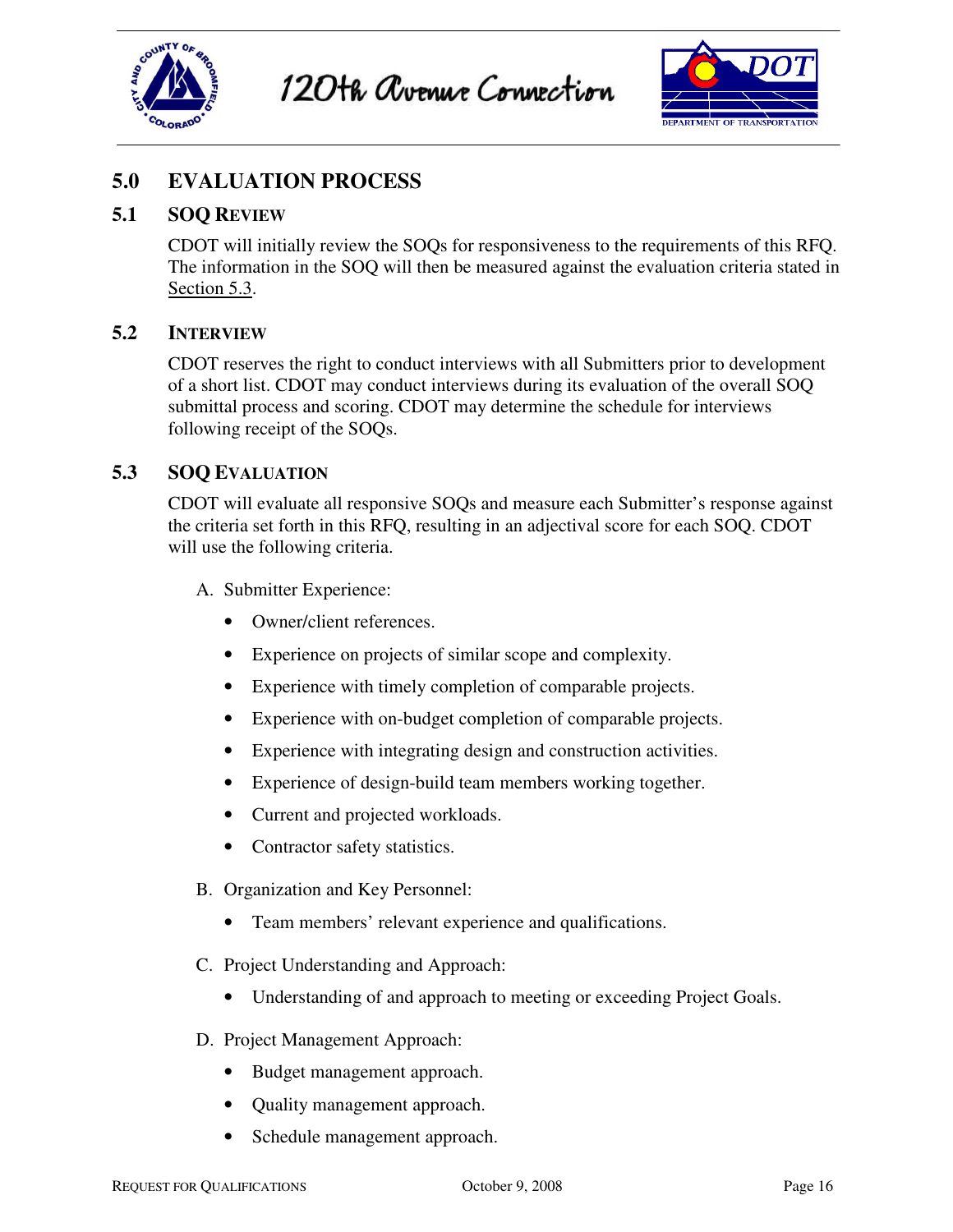



- Design and construction management approach.
- Stakeholder management approach, including CDOT, the City and County of Broomfield, RTD and affected utility companies.
- Public Involvement
- Safety management approach.
- Partnering approach.
- Document control
- E. DBE Participation:
	- Understanding of and approach to utilizing DBE firms.
	- Method of monitoring and reporting compliance with DBE requirements
- F. Legal and Financial:
	- Completeness of responses
	- Bonding Capability

#### **5.4 DETERMINING SHORT LISTED SUBMITTERS**

CDOT will evaluate each responsive SOQ and **will short list up to four of the most highly-qualified Submitters**.

CDOT reserves the right, in its sole discretion, to cancel this RFQ, issue a new request for qualifications, reject any or all SOQs, seek or obtain data from any source that has the potential to improve the understanding and evaluation of the responses to this RFQ, seek and receive clarifications to an SOQ and waive any deficiencies, irregularities, or technicalities in considering and evaluating the SOQs.

**This RFQ does not commit CDOT to enter into a contract or proceed with the procurement of the Project. CDOT assumes no obligations, responsibilities or liabilities, fiscal or otherwise, to reimburse all or part of the costs incurred by the parties responding to this RFQ. All such costs shall be borne solely by each Submitter.** 

#### **5.5 NOTIFICATION OF SHORT LISTING**

Upon completion of the evaluation, scoring, and short-listing process, CDOT will send the record of short-listed Submitters (if any) to all Submitters. CDOT will also publish the list on its design-build website at http://www.dot.state.co.us/120AvenueConnection/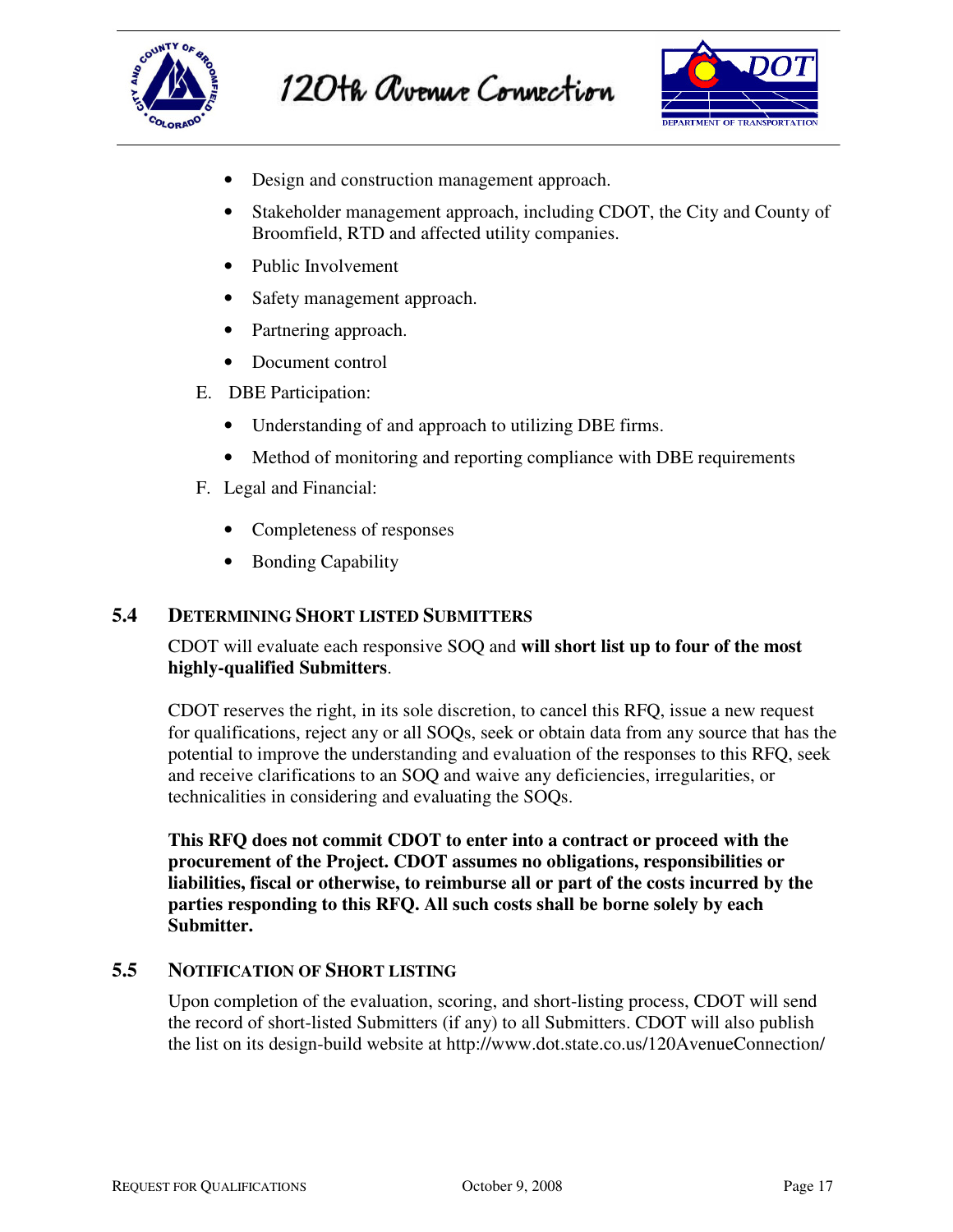

120th avenue Connection



#### **5.6 DEBRIEFING MEETINGS**

After CDOT announces the short list, the Submitters may request a meeting with CDOT after one week following the announcement. These debriefing meetings are intended to allow submitters and CDOT to informally discuss this RFQ and the short-listing process.

### **6.0 PROCUREMENT PHASE 2**

This Section 6.0 is provided for informational purposes only, so that each Submitter has information that describes the second phase of the Project Procurement Process, including a summary of certain anticipated RFP requirements. CDOT reserves the right to make changes to the following, and the short-listed Submitters must rely only on the actual RFP when and if it is issued. This Section 6.0 does not contain requirements related to the SOQ. CDOT expects to conduct an Industry Review of a draft RFP with the short-listed Submitters before it issues the RFP.

#### **6.1 REQUEST FOR PROPOSALS**

The Submitters on the short list will be eligible to receive an RFP. While CDOT may make the RFP available to the public for informational purposes, only short-listed submitters will be allowed to submit a response to the RFP.

#### **6.2 RFP CONTENT**

#### **6.2.1 RFP Structure**

The RFP will be structured as follows:

- A. Instructions to Proposers.
- B. Contract Documents.
	- Book 1 (Contract Terms and Conditions)
	- Book 2 (Technical Requirements)
	- Book 3 (Applicable Standards)
	- Book 4 (Contract Drawings)
- C. Reference Documents (For information only).

#### **6.2.2 RFP Information**

The RFP will include the following information:

- A. Maximum time allowable for design and construction.
- B. CDOT's final cost estimate for the Project.
- C. Requirements for a proposed schedule of work.
- D. Requirements for proposed Additional Requested Elements (AREs).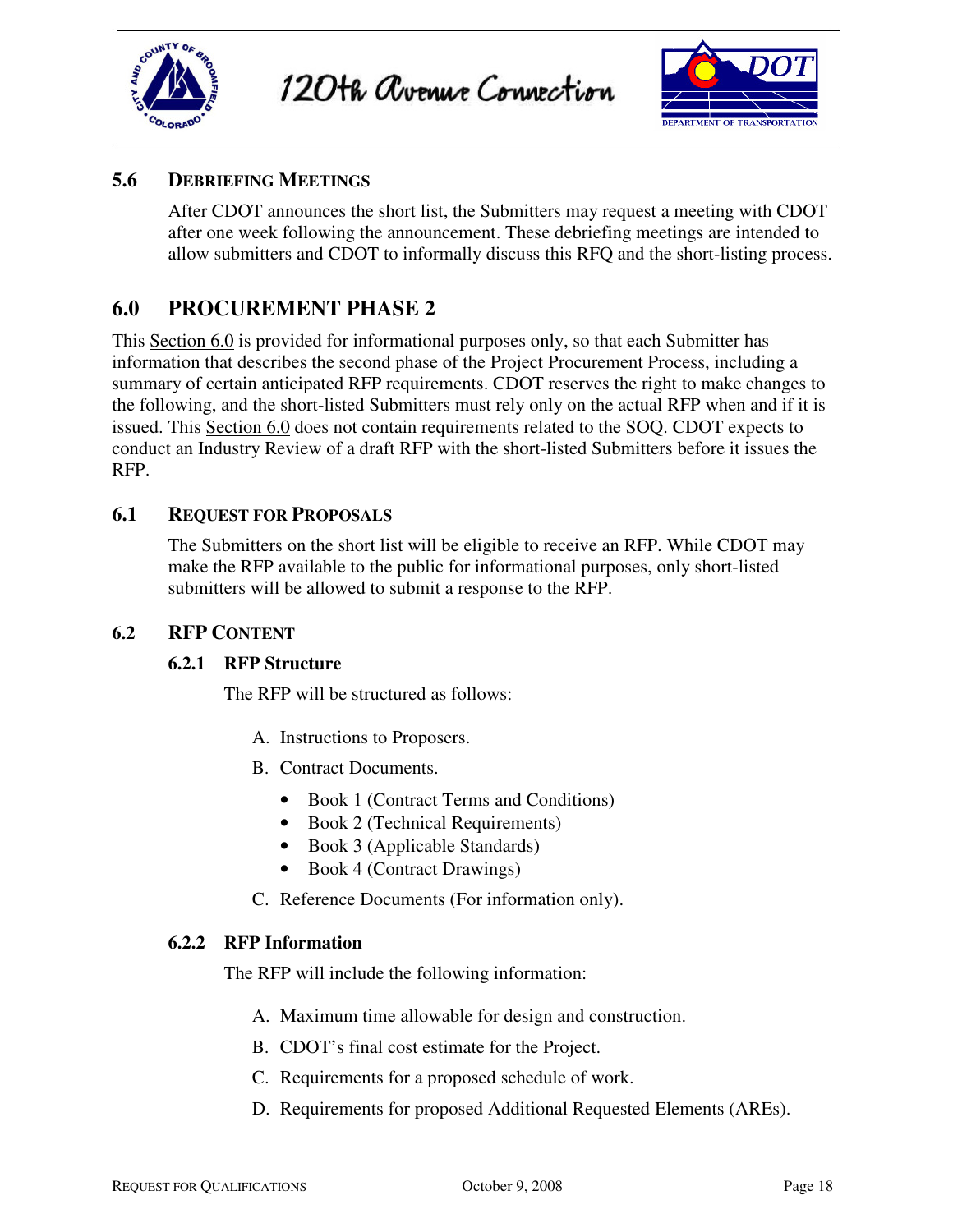



- E. Requirements for submitting Alternative Configuration Concepts (ACCs).
- F. A requirement that if the Proposer is a joint venture, each of the joint venture members will be, if awarded the design-build contract for the Project, jointly and severally liable for performance of the design-build contractor's obligations under the contract.

#### **6.3 ALTERNATIVE CONFIGURATION CONCEPTS MEETING**

CDOT will offer each short-listed Proposer the opportunity to meet before the proposal due date to discuss Alternative Configuration Concepts (ACCs). The meeting(s) will be held for Proposers to present ACCs that are outside the Basic Configuration, as defined in the RFP, but are determined to be "equal to or better than" the Basic Configuration by CDOT. Proposers will not be required to accept the meeting(s) offered.

#### **6.4 PROPOSALS SUBMITTED IN RESPONSE TO THE RFP**

Short-listed Proposers that choose to continue in the procurement process must submit a two-part proposal. The first part is the technical proposal. The second part is the price proposal. The RFP will specifically define formats and page limits for the proposal packaging and all proposal contents.

#### **6.5 PROPOSAL EVALUATIONS**

CDOT has determined that award of the Project will be based on a "best value" determination under local policies, rules and regulations.

#### **6.6 STIPENDS**

CDOT will award a \$50,000 stipend to each short-listed, responsible Proposer that provides a responsive, but unsuccessful proposal. The terms and conditions of the Stipend will be stated in the RFP. No stipends will be paid for submitting SOQs.

The submission of a proposal to an RFP shall constitute the firm's acceptance of the stipend as full payment for all technical solutions and design concepts contained in the proposal. This is an irrevocable transfer to CDOT. The Firm shall not have the option of refusing the stipend and not transferring ownership of all technical solutions and design concepts contained in the proposal.

In consideration for paying the stipend, CDOT may use any ideas and information contained in the proposals in connection with any contract awarded for the Project, or in connection with a subsequent procurement, without any obligation to pay any additional compensation to the unsuccessful short-listed Proposer(s).

CDOT will pay the stipend to each eligible Proposer within 90 days after the award of the contract or the decision not to award a contract. CDOT shall own and have the unlimited right to use on any Transportation Project all or part of the technical solutions and design concepts contained in the proposal.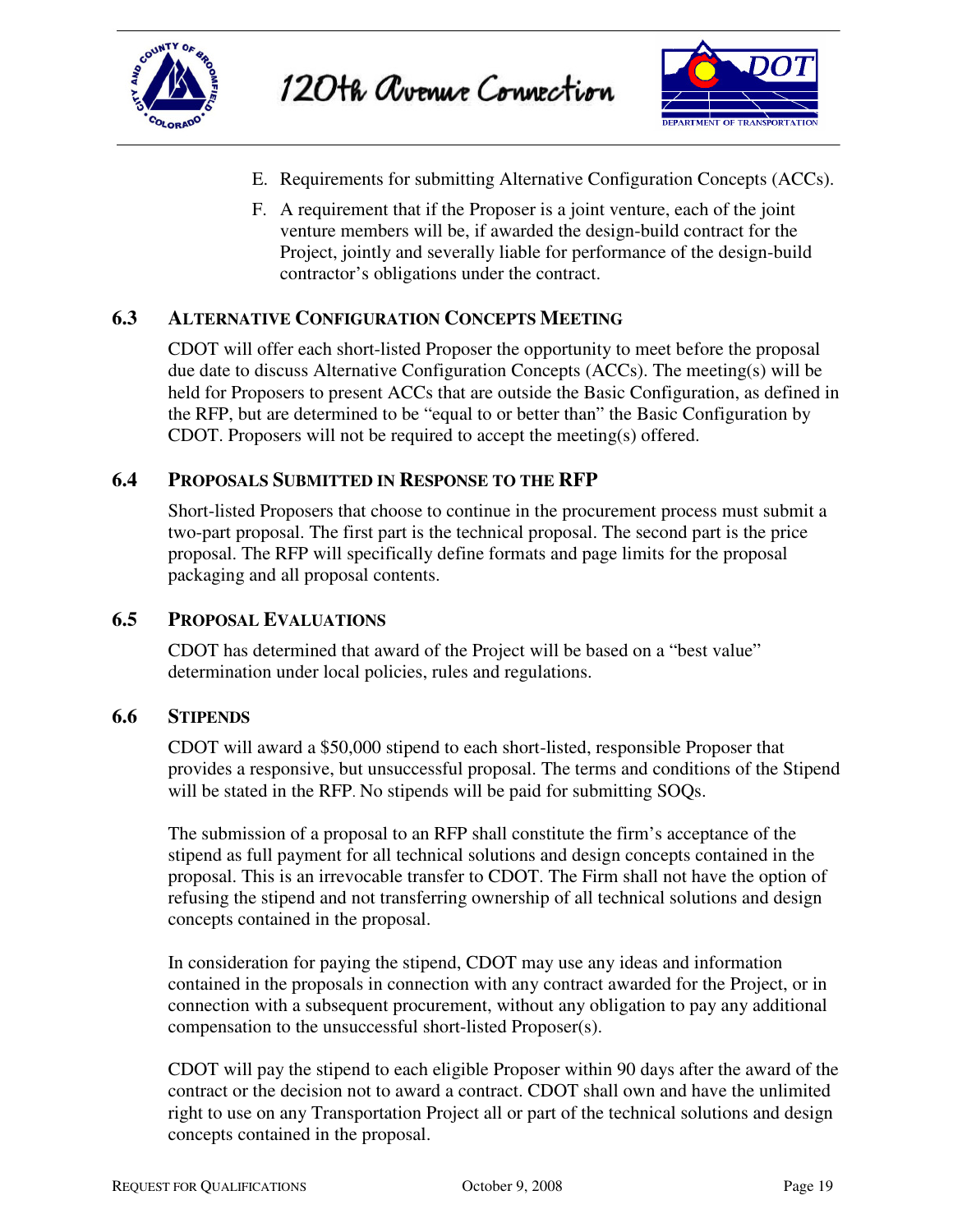

120th Avenue Connection



### **7.0 PROTEST PROCEDURES**

#### **7.1 PROTESTS REGARDING RFQ**

Any protests regarding the SOQ shall be filed with the Project Manager identified in Section 2.4 of this RFQ in accordance with the procedures set forth in C.R.S. 24-109-101 through 24-109-404, as amended by the Design-Build Regulations, 2 CCR 601-15 Section 22. If CDOT prevails after completion of administrative protest procedures and any appellate court proceedings, CDOT shall be entitled to recover all reasonable costs and charges it incurred and that are included in the final order or judgment, excluding attorney fees. If a protesting Submitter prevails after completion of administrative protest procedures and any appellate court proceedings, the protesting Submitter's sole remedy shall be recovery of all reasonable costs and charges it incurred in connection with preparation of the SOQ (excluding any costs incurred in preliminary preparation of a proposal or design) and the costs and charges that are included in the final order or judgment, excluding attorney fees.

References to the State and/or CDOT in the Colorado Revised Statutes and/or the Colorado Code of Regulations shall be replaced as the context requires with reference to CDOT. All references to the Chief Engineer shall mean the CDOT Project Manager or his designee. CDOT reserves the right to modify or amend the procurement and/or protest procedures that are made applicable by those references.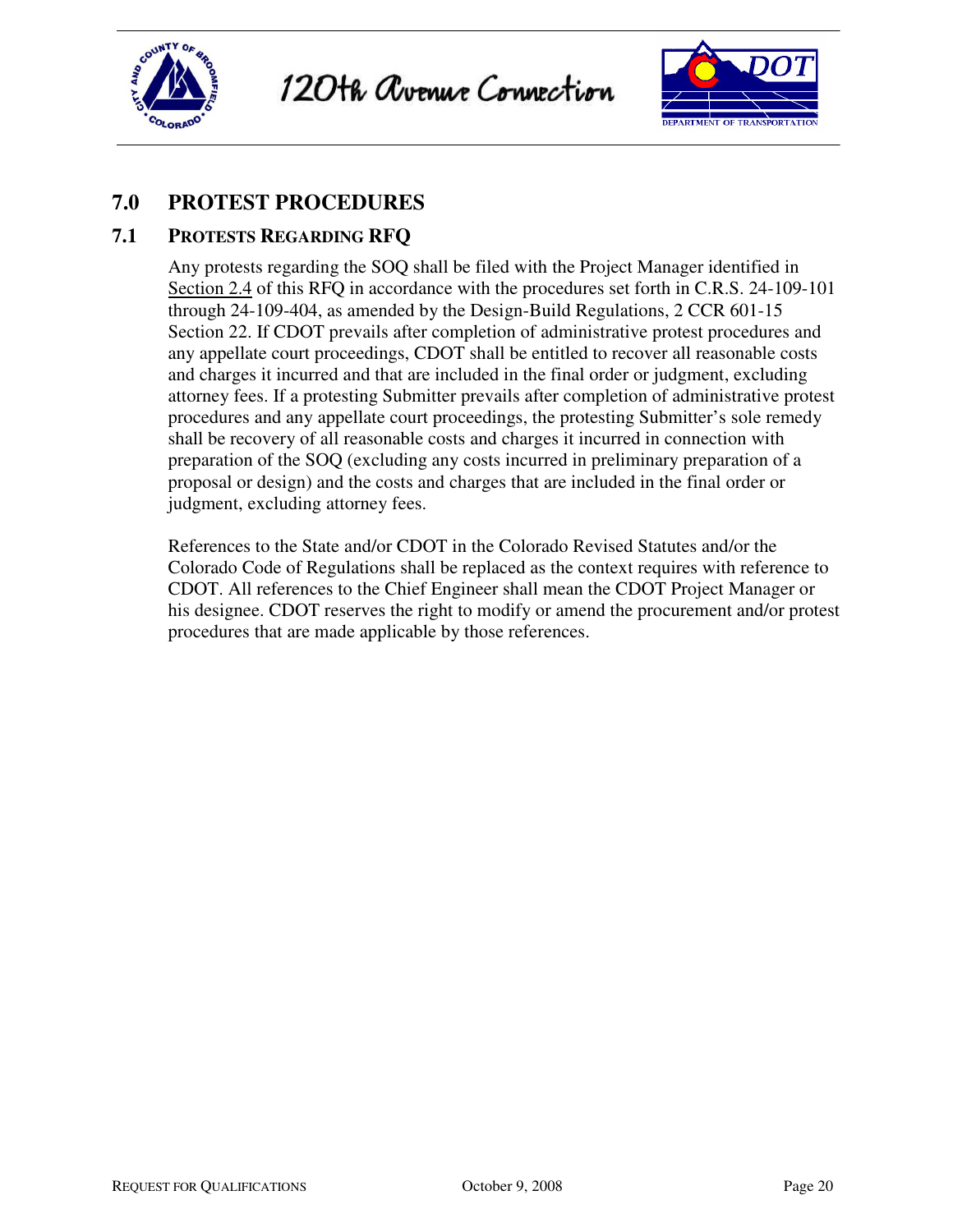# **FORM A SUBMITTER AND MAJOR PARTICIPANT INFORMATION**

|                                                                                                                                                                                                                                      |                                               | Name of Company: <u>companies</u>                                                                                                                                                                                              |  |
|--------------------------------------------------------------------------------------------------------------------------------------------------------------------------------------------------------------------------------------|-----------------------------------------------|--------------------------------------------------------------------------------------------------------------------------------------------------------------------------------------------------------------------------------|--|
|                                                                                                                                                                                                                                      |                                               |                                                                                                                                                                                                                                |  |
|                                                                                                                                                                                                                                      |                                               | Name of Official Representative (for Submitter): _______________________________                                                                                                                                               |  |
|                                                                                                                                                                                                                                      |                                               |                                                                                                                                                                                                                                |  |
|                                                                                                                                                                                                                                      |                                               |                                                                                                                                                                                                                                |  |
|                                                                                                                                                                                                                                      | Telephone No.: ______________________________ |                                                                                                                                                                                                                                |  |
|                                                                                                                                                                                                                                      |                                               |                                                                                                                                                                                                                                |  |
|                                                                                                                                                                                                                                      | Business Organization (check one):            |                                                                                                                                                                                                                                |  |
|                                                                                                                                                                                                                                      |                                               | Corporation (If yes, indicate the State and Year of Incorporation): 2000 2010 2010                                                                                                                                             |  |
|                                                                                                                                                                                                                                      | Partnership                                   |                                                                                                                                                                                                                                |  |
| Joint Venture                                                                                                                                                                                                                        |                                               |                                                                                                                                                                                                                                |  |
| Other (describe): <u>contract and a set of the set of the set of the set of the set of the set of the set of the set of the set of the set of the set of the set of the set of the set of the set of the set of the set of the s</u> |                                               |                                                                                                                                                                                                                                |  |
|                                                                                                                                                                                                                                      |                                               | A. Business Name: 1990 Manual Communication of the Manual Communication of A. Business Name: 1991                                                                                                                              |  |
|                                                                                                                                                                                                                                      |                                               | B. Business Address: - Contract Contract Contract Contract Contract Contract Contract Contract Contract Contract Contract Contract Contract Contract Contract Contract Contract Contract Contract Contract Contract Contract C |  |
|                                                                                                                                                                                                                                      |                                               |                                                                                                                                                                                                                                |  |
|                                                                                                                                                                                                                                      |                                               |                                                                                                                                                                                                                                |  |
| Office Performing Work:<br><u> Office Performing Work:</u>                                                                                                                                                                           |                                               |                                                                                                                                                                                                                                |  |
|                                                                                                                                                                                                                                      |                                               | <u> 1989 - Johann Stoff, deutscher Stoffen und der Stoffen und der Stoffen und der Stoffen und der Stoffen und der</u>                                                                                                         |  |
|                                                                                                                                                                                                                                      |                                               | Contact Telephone Number:<br><u> Contact Telephone Number:</u>                                                                                                                                                                 |  |
|                                                                                                                                                                                                                                      | C. Bonding Capability (for Submitter only):   |                                                                                                                                                                                                                                |  |
|                                                                                                                                                                                                                                      |                                               |                                                                                                                                                                                                                                |  |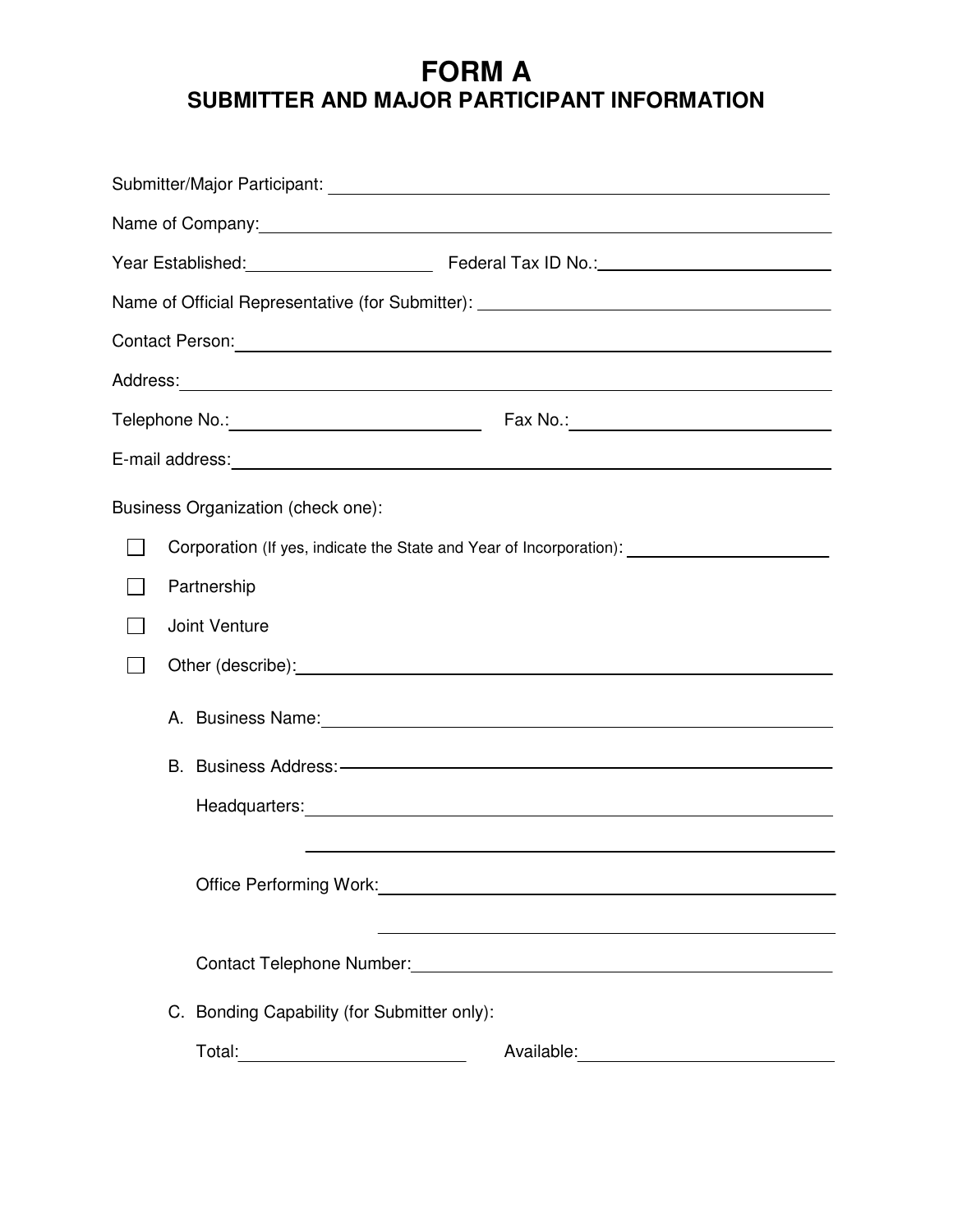# **FORM A (continued) SUBMITTER AND MAJOR PARTICIPANT INFORMATION**

D. If the entity is a Joint Venture or Partnership, indicate the name and role of each member company in the space below. Complete a separate Contractor Information form for each member company and attach it to the SOQ. Also indicate the name and role of each other financially-liable party and attach a separate form.

| Name of Member Company | Role | <b>Financial Liability</b> |
|------------------------|------|----------------------------|
|                        |      |                            |
|                        |      |                            |
|                        |      |                            |

**Under penalty of perjury, I certify that I am the Official Representative authorized to sign and that, to the best of my knowledge and belief, following reasonable inquiry; the foregoing is true, correct, complete and accurate.** 

| BY:    | <b>PRINT NAME:</b> |
|--------|--------------------|
|        |                    |
| TITLE: | DATE:              |

[Please make additional copies of this form as needed.]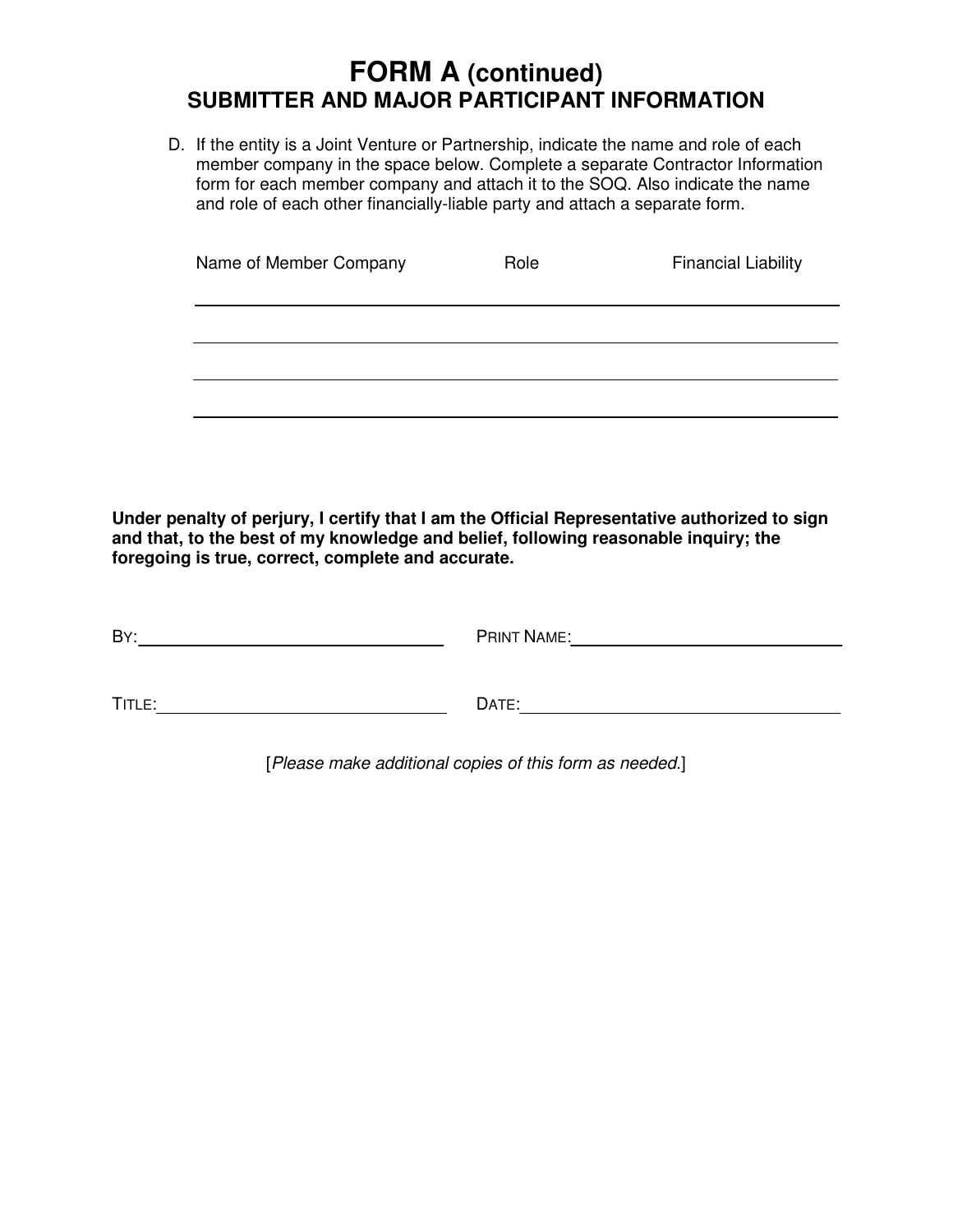# **FORM B CONTRACTOR SAFETY STATISTICS**

Contractor's Name: Contractor's Name:

| Year | Incident<br>Rate | Lost<br>Work<br>Day<br>Index | Cost of<br>Accident<br>per<br>Employee | Experience<br><b>Modification Rating</b> | Number<br>Οf<br><b>Fatalities</b> | Lost<br><b>Work</b><br>Days | Number of<br>Recordable<br>Injuries |
|------|------------------|------------------------------|----------------------------------------|------------------------------------------|-----------------------------------|-----------------------------|-------------------------------------|
| 2007 |                  |                              |                                        |                                          |                                   |                             |                                     |
| 2006 |                  |                              |                                        |                                          |                                   |                             |                                     |
| 2005 |                  |                              |                                        |                                          |                                   |                             |                                     |

Incident Rate = (Number of Injuries and Illnesses) x 200,000 Total Hours Worked

| Lost Work Day Index = $(Number of Lost Work Days) \times 200,000$ |
|-------------------------------------------------------------------|
| <b>Total Hours Worked</b>                                         |

Cost of Accident per Employee = Total Cost of Accidents Average Number of Employees

| Experience Modification Rating = | Actual Claims per Year                        |
|----------------------------------|-----------------------------------------------|
|                                  | Expected Claims Based on Past 3 Year Trending |

**Under penalty of perjury, I certify that I am the Official Representative authorized to sign and that, to the best of my knowledge and belief, following reasonable inquiry, the foregoing is true, correct, complete, and accurate.**

| BY:    | <b>PRINT NAME:</b> |
|--------|--------------------|
|        |                    |
| TITLE: | DATE:              |
|        |                    |

[Please make additional copies of this form and attach additional sheets as needed.]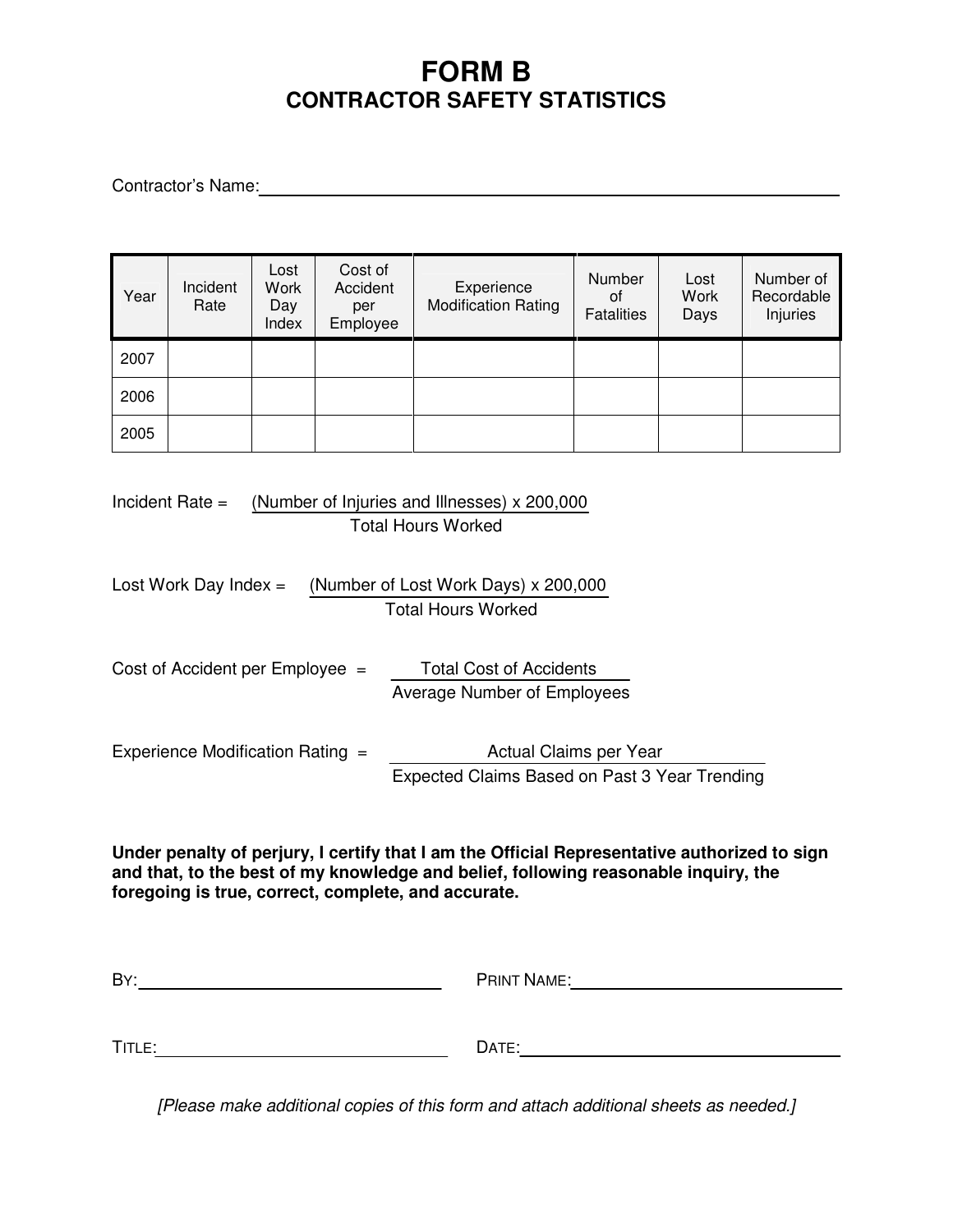# **FORM C**

# **SUMMARY OF COMPARABLE CONTRACTS IN PAST TEN YEARS**

**(Provide a Maximum or Four Projects per Submitter and Major Participant)** 

|    | 1. Submitter/Company Name:                                            | 2. | Name of Project:                                                                                                                    |
|----|-----------------------------------------------------------------------|----|-------------------------------------------------------------------------------------------------------------------------------------|
| 3. | Owner Contract No. or State Project No.:                              | 4. | Type:<br>Construction<br>Design-Build<br>$\Box$ Design<br>$\perp$                                                                   |
| 5. | Name of Prime Designer/Contractor:                                    | 6. | Company Role:<br>(joint venture partner, subcontractor, etc.)                                                                       |
| 7. |                                                                       | 8. | Original Project Budget:<br>$\frac{1}{2}$<br>$\frac{1}{2}$<br><b>Final Project Cost:</b><br>Work Carried by Own Forces (%): _______ |
| 9. |                                                                       |    |                                                                                                                                     |
|    | 10. Project Description and Nature of Work Performed by Your Company: |    |                                                                                                                                     |

[Please make additional copies of this form as needed.]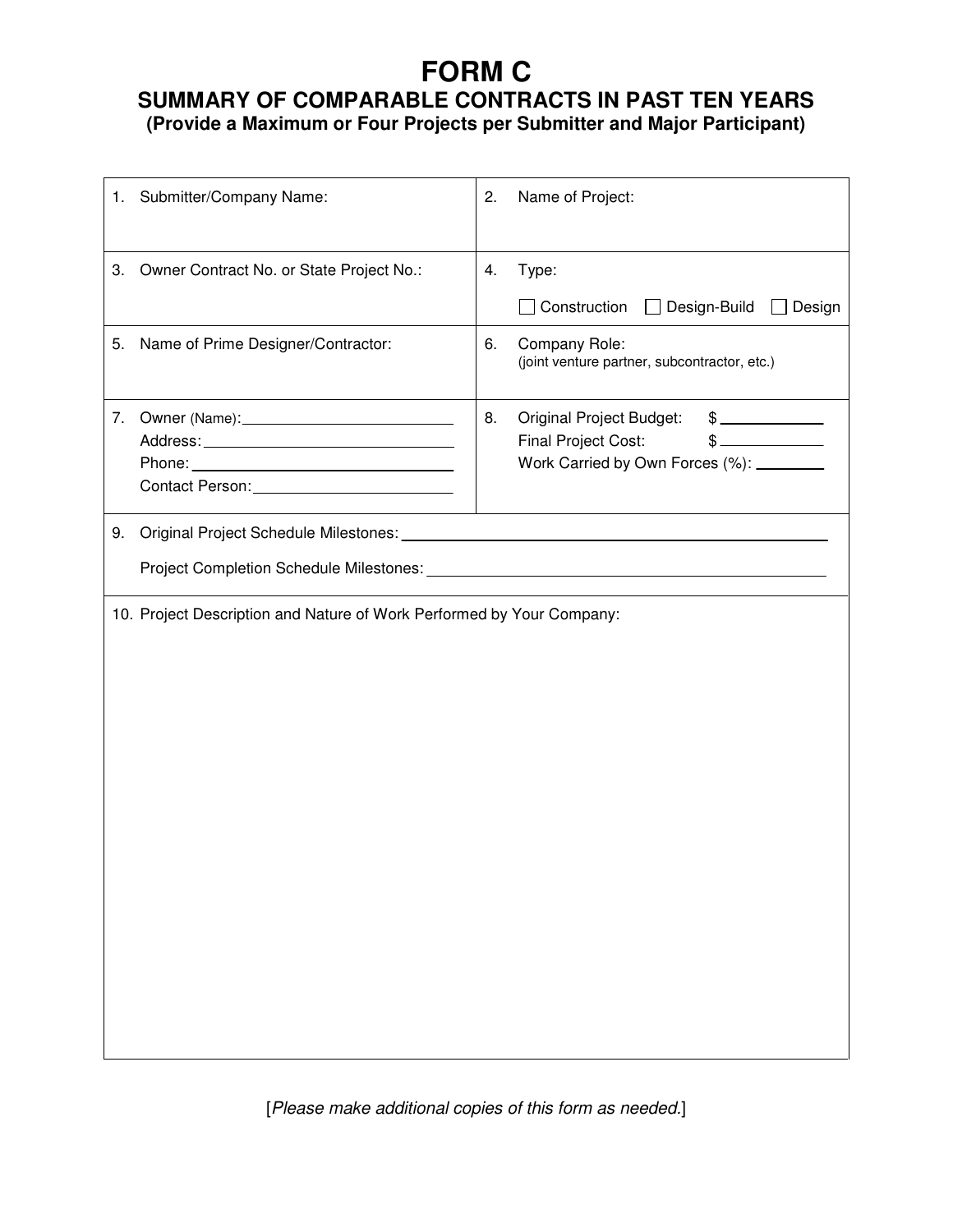# **FORM D RECEIPT OF ADDENDA/CLARIFICATIONS**

Submitter's Name:

The undersigned acknowledges receipt of the addenda to the RFQ as indicated below.

#### **ADDENDA**

| Addendum/Clarification No. | Dated |
|----------------------------|-------|
| Addendum/Clarification No. | Dated |
| Addendum/Clarification No. | Dated |
| Addendum/Clarification No. | Dated |
| Addendum/Clarification No. | Dated |

**Failure to acknowledge receipt of all addenda may cause the SOQ to be considered nonresponsive to the solicitation. Acknowledged receipt of each addendum must be clearly established and included with response to the RFQ.** 

| BY:    | <b>PRINT NAME:</b> |
|--------|--------------------|
|        |                    |
|        |                    |
| TITLE: | DATE:              |